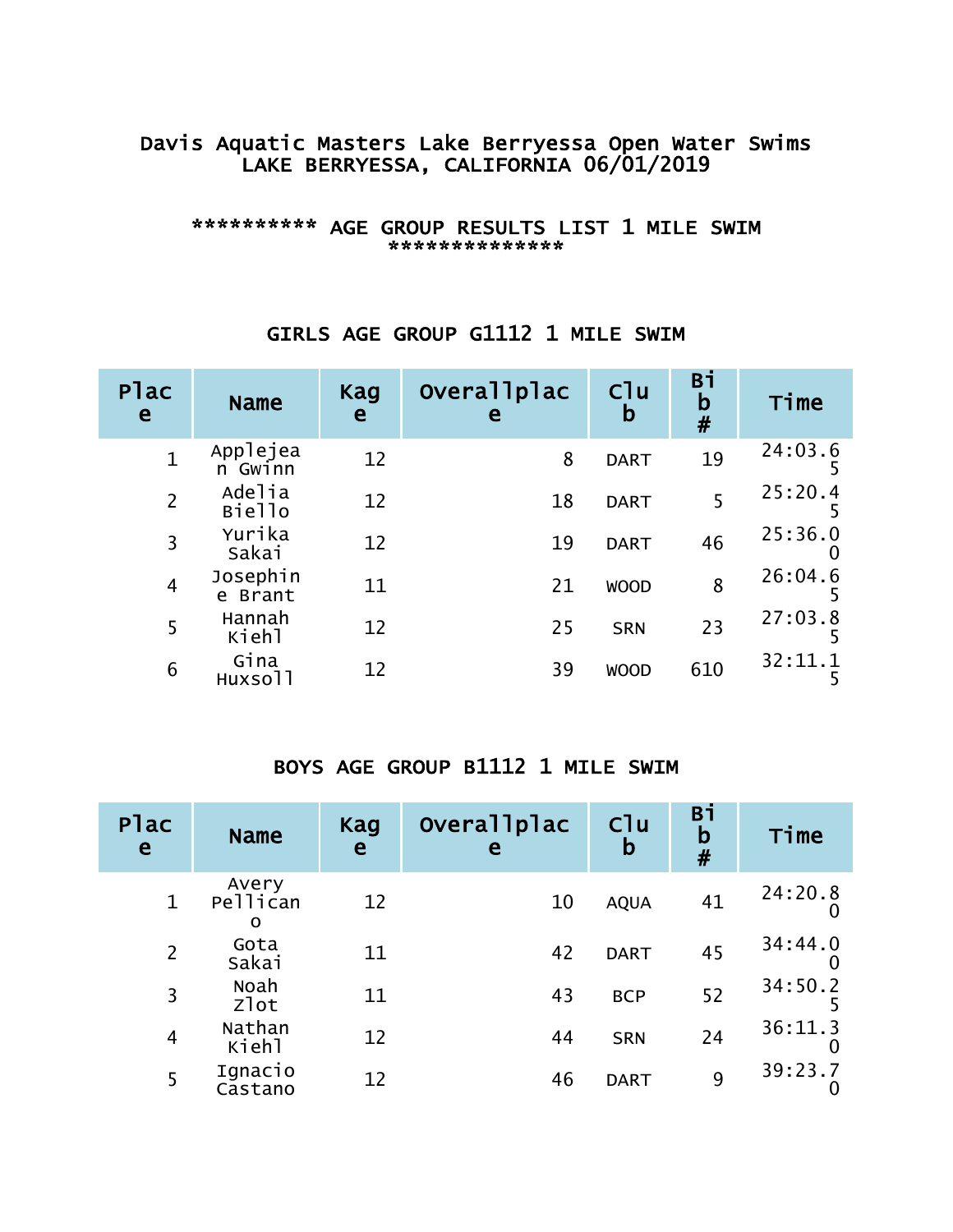| Plac<br>e      | <b>Name</b>                           | <b>Kag</b><br>e | Overallplac<br>e | Cl <sub>u</sub><br>$\mathbf b$ | Вi<br>b<br>$\#$ | Time         |
|----------------|---------------------------------------|-----------------|------------------|--------------------------------|-----------------|--------------|
| $\mathbf{1}$   | Sara Kos                              | 13              | 9                | <b>DART</b>                    | 25              | 24:03.9<br>0 |
| $\overline{2}$ | Megan<br>Gawlick                      | 13              | 20               | <b>WOOD</b>                    | 17              | 26:04.0      |
| $\overline{3}$ | Kim Leah<br>Moriones                  | 14              | 22               | <b>WOOD</b>                    | 34              | 26:46.4<br>5 |
| $\overline{4}$ | Jasmine<br>Arroyo                     | 13              | 23               | <b>SRN</b>                     | $\overline{2}$  | 26:59.6      |
| 5              | Dohna<br>Karabelov                    | 13              | 24               | <b>SRN</b>                     | 22              | 27:02.1<br>0 |
| 6              | Hannah<br>Hoffman                     | 14              | 26               | <b>SRN</b>                     | 20              | 27:10.0      |
| $\overline{7}$ | Zoey Cook                             | 13              | 27               | <b>SRN</b>                     | 12              | 27:10.1<br>5 |
| 8              | Amelia<br>Overstree<br>t              | 13              | 29               | <b>SRN</b>                     | 39              | 27:13.6<br>5 |
| 9              | Mackenzie<br><b>Black</b>             | 13              | 30               | <b>SRN</b>                     | 6               | 27:14.1<br>0 |
| 10             | Erin<br>Lewis                         | 14              | 31               | <b>WCAB</b>                    | 29              | 27:49.3<br>O |
| 11             | Sophia<br>C <sub>la</sub><br>Moriones | 13              | 32               | <b>WOOD</b>                    | 35              | 28:07.8<br>5 |
| 12             | Callie<br>Drefs                       | 13              | 38               | <b>WOOD</b>                    | 606             | 32:10.9<br>5 |
| 13             | Ava<br>Nielsen                        | 14              | 40               |                                | 36              | 33:33.4<br>5 |
| 14             | Katharine<br>Morgan                   | 13              | 41               | <b>DART</b>                    | 33              | 34:20.0<br>O |

## GIRLS AGE GROUP G1314 1 MILE SWIM

#### BOYS AGE GROUP B1314 1 MILE SWIM

|  | Place Name Kage Overallplace Club $B_{\#}^{1b}$ Time |  |  |
|--|------------------------------------------------------|--|--|
|  |                                                      |  |  |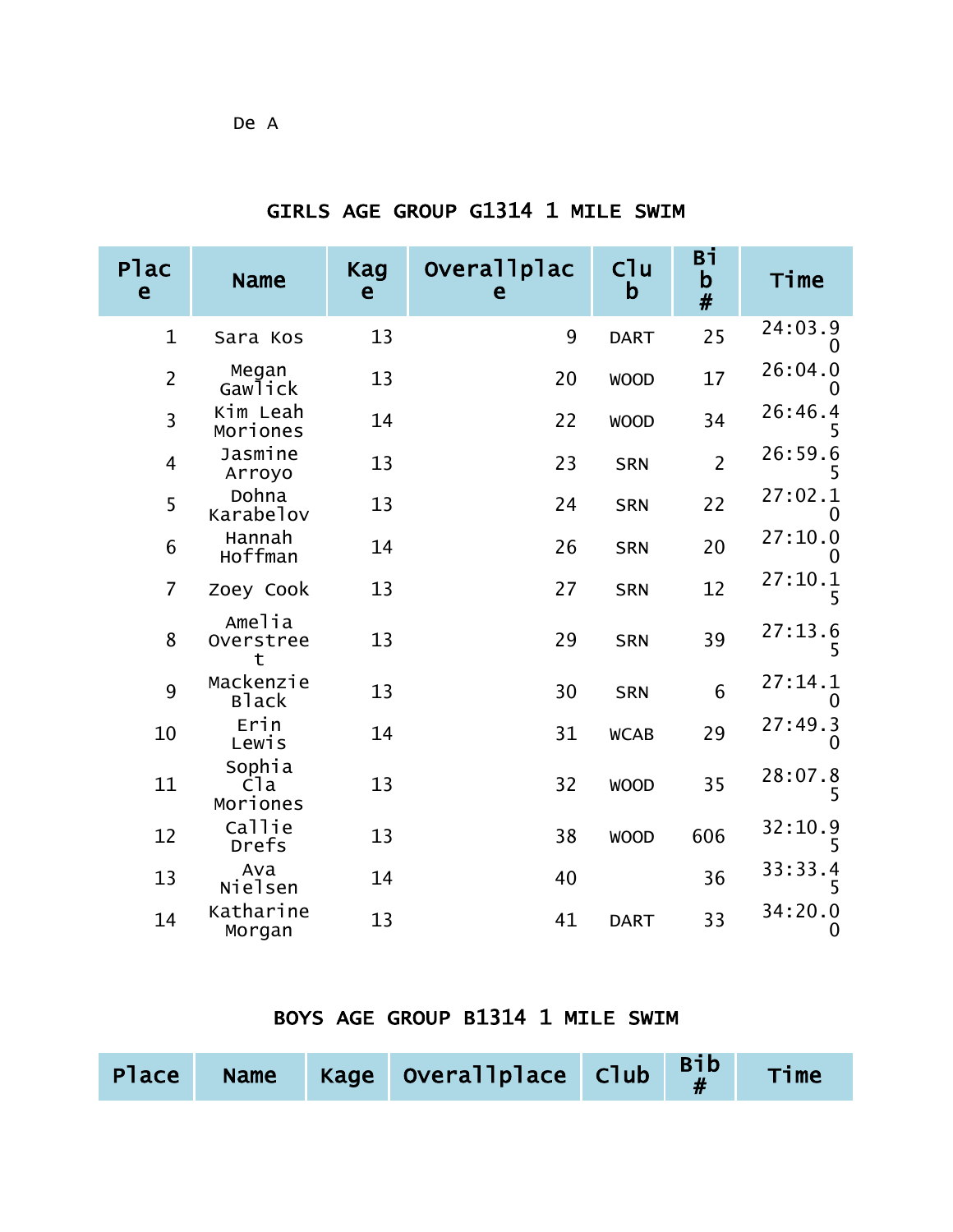| $\mathbf{1}$   | Kyle<br>Flora    | 14 | 7  | <b>WCAB</b> | 16             | 23:42.75 |
|----------------|------------------|----|----|-------------|----------------|----------|
|                | Zachary<br>Elian | 14 | 11 | <b>WCAB</b> | 15             | 24:27.85 |
| $\overline{3}$ | Soren<br>Stanton | 14 | 15 | <b>WCAB</b> | 49             | 25:02.05 |
| $\overline{4}$ | Sam<br>Virkus    | 14 | 34 | WA          | 50             | 28:21.95 |
| -5             | Finley<br>Brant  | 13 | 36 | <b>WOOD</b> | $\overline{7}$ | 28:40.85 |
| 6              | Finn<br>Chapman  | 14 | 47 |             | 10             | 41:33.65 |

#### GIRLS AGE GROUP G1518 1 MILE SWIM

| Plac<br>$\mathbf{e}$ | <b>Name</b>             | Kag<br>e | Overallplac<br>e | C1u<br>b    | Bi<br>b<br># | Time    |
|----------------------|-------------------------|----------|------------------|-------------|--------------|---------|
|                      | <b>Shaila</b><br>Santos | 16       | 14               | <b>WCAB</b> | 47           | 24:59.8 |
|                      | Madreen<br>a Lee        | 16       | 16               | <b>WCAB</b> | 27           | 25:09.0 |
| 3                    | Vivien<br>Mattice       | 15       | 17               |             | 587          | 25:10.7 |
| 4                    | Hannah<br>Huie          | 16       | 37               |             |              | 32:03.8 |

#### BOYS AGE GROUP B1518 1 MILE SWIM

| Plac<br>e      | <b>Name</b>            | Kag<br>e | overallplac<br>e | Cl <sub>u</sub><br>b | Вi<br>b<br># | Time    |
|----------------|------------------------|----------|------------------|----------------------|--------------|---------|
|                | Caden<br>Drefs         | 15       | 1                | <b>WOOD</b>          | 14           | 22:37.0 |
| $\overline{2}$ | Nathanie<br>Serrao     | 16       | $\overline{2}$   | <b>STAS</b>          | 585          | 22:38.1 |
| 3              | Lucas<br><b>Walker</b> | 18       | 3                | <b>PASA</b>          | 51           | 22:52.9 |
| $\overline{4}$ | Peter<br>Christie      | 18       | 4                | <b>WCAB</b>          | 11           | 23:08.6 |
| 5              | Anthony<br>Krieter     | 16       | 5                |                      | 26           | 23:26.2 |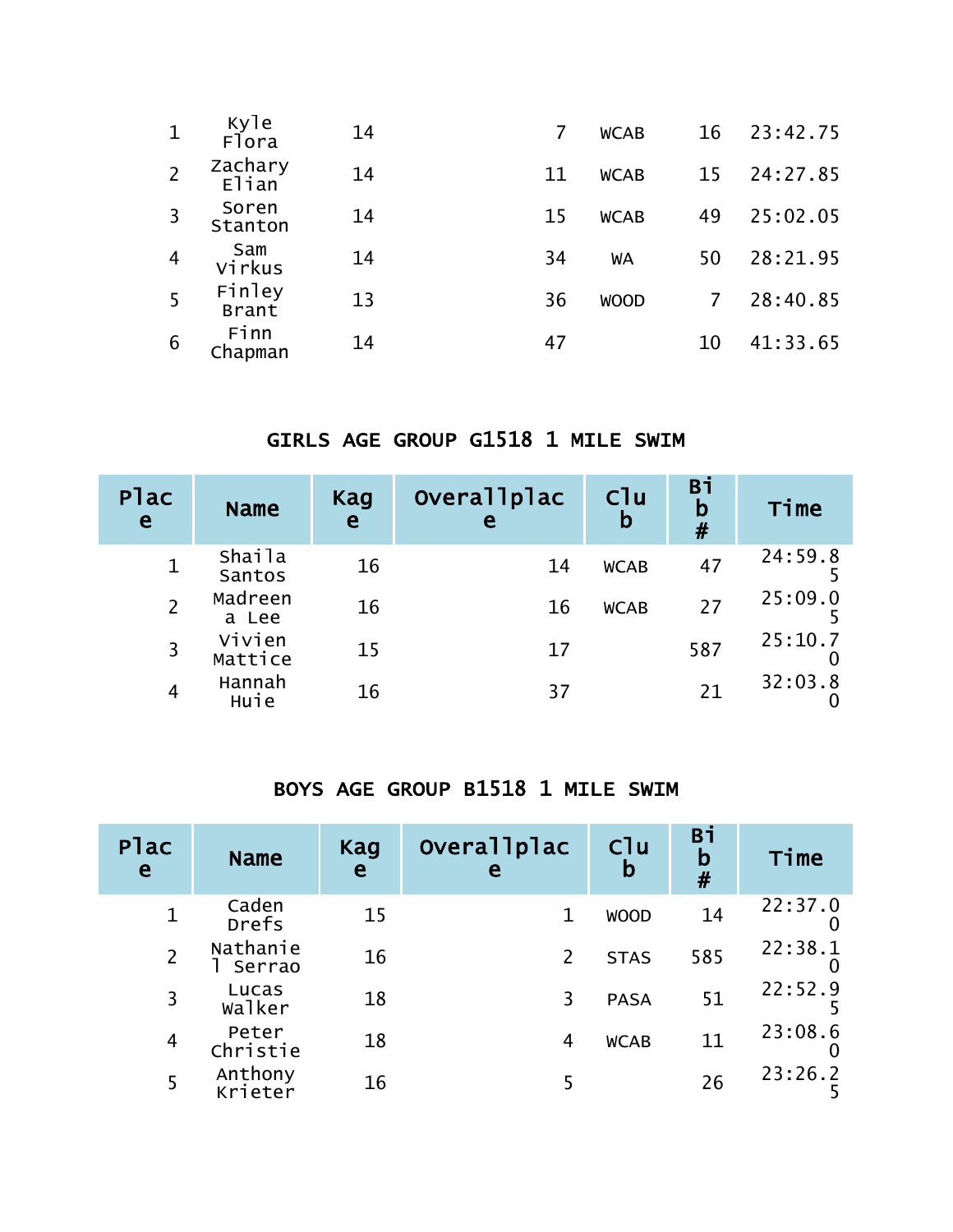| 6  | Luke<br>Anderson              | 15 | 6  | <b>WCAB</b> |     | 23:28.2<br>O |
|----|-------------------------------|----|----|-------------|-----|--------------|
|    | William<br>Schulz             | 18 | 12 | <b>WCAB</b> | 604 | 24:32.9      |
| 8  | Tulio<br>Solorzan<br>O        | 15 | 13 | <b>WCAB</b> | 48  | 24:41.1      |
| 9  | David<br>Macaraig             | 15 | 28 | <b>WCAB</b> | 30  | 27:12.9      |
| 10 | Powe <sub>11</sub><br>Nielsen | 16 | 33 |             | 38  | 28:09.5      |
| 11 | David<br>Mandujan<br>O        | 15 | 35 | <b>WOOD</b> | 31  | 28:36.2      |

## GIRLS AGE GROUP G19+ 1 MILE SWIM

| Place | <b>Name</b>      | Kage Overallplace Club | $\begin{bmatrix} \mathsf{Bib} \\ \mathsf{H} \end{bmatrix}$ | Time        |
|-------|------------------|------------------------|------------------------------------------------------------|-------------|
| ᆠ     | Chenoa<br>Devine | 45                     |                                                            | 13 38:26.90 |

#### FEMALE AGE GROUP F1824 1 MILE SWIM

| Plac<br>e      | <b>Name</b>               | Ag<br>e | Overallplac<br>e | C <sup>1</sup> u<br>b | Bi<br>$\mathbf b$<br># | Time                    |
|----------------|---------------------------|---------|------------------|-----------------------|------------------------|-------------------------|
| $\mathbf{1}$   | Jenna<br>Campbell         | 22      | 12               | <b>OEVT</b>           | 129                    | 22:19.1<br>$\mathbf{0}$ |
| $\overline{2}$ | Lanna<br>Kozlowsk         | 21      | 34               | <b>DAM</b>            | 319                    | 24:03.3<br>כ            |
| 3              | <b>Breanna</b><br>Schafer | 24      | 47               | <b>VACA</b>           | 484                    | 24:33.8                 |
| $\overline{4}$ | Taylor<br>Pajunen         | 20      | 91               | <b>OEVT</b>           | 419                    | 26:39.0                 |
| 5              | Gwendoly<br>n walter      | 24      | 96               | <b>UC33</b>           | 551                    | 26:51.3                 |
| 6              | Isabelle<br>Couch         | 19      | 115              | <b>UC38</b>           | 150                    | 27:41.8                 |
|                | Elizabet<br>Fugit<br>h    | 20      | 116              | <b>OEVT</b>           | 218                    | 27:45.9<br>O            |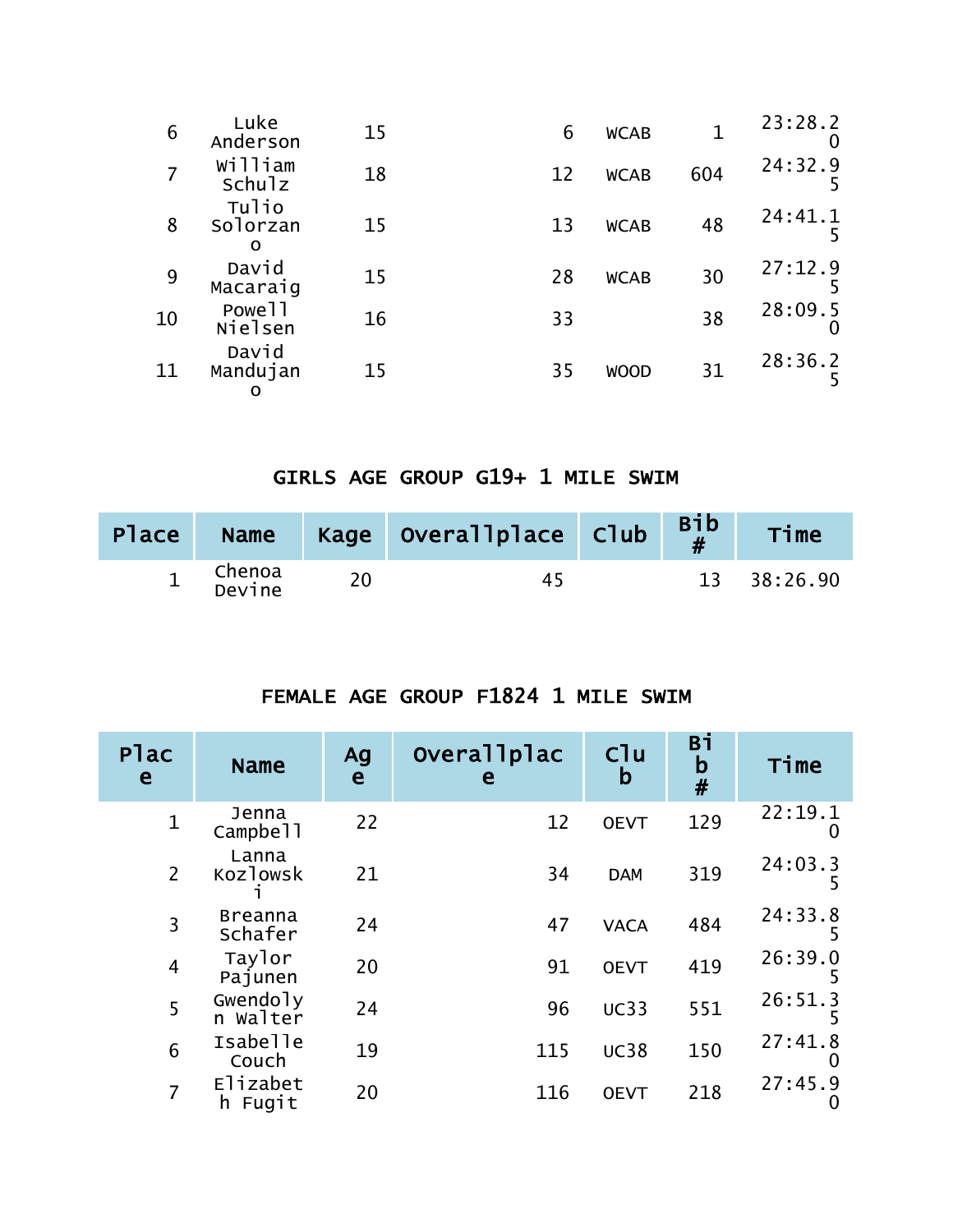| 8 | Ashley<br>Davis   |     | <b>CSTS</b> | 171 | 27:46.5 |
|---|-------------------|-----|-------------|-----|---------|
| 9 | Regina<br>Agopian | 161 | <b>UC38</b> | 57  | 30:49.3 |

### MALE AGE GROUP M1824 1 MILE SWIM

| <b>Plac</b><br>$\mathbf{e}$ | <b>Name</b>           | Ag<br>e | Overallplac<br>e | C <sup>1</sup> u<br>b | <b>Bi</b><br>b<br># | Time    |
|-----------------------------|-----------------------|---------|------------------|-----------------------|---------------------|---------|
|                             | Joby<br>Bernstei<br>n | 24      |                  | <b>TOC</b>            | 96                  | 21:02.4 |
|                             | Benjamin<br>Culberso  | 21      | 9                | <b>DAM</b>            | 158                 | 22:00.5 |

# FEMALE AGE GROUP F2529 1 MILE SWIM

| <b>Plac</b><br>e | <b>Name</b>          | Ag<br>e | Overallplac<br>е | C <sup>1</sup> u<br>$\mathsf b$ | Bi<br>$\mathbf b$<br># | Time                |
|------------------|----------------------|---------|------------------|---------------------------------|------------------------|---------------------|
| $\mathbf{1}$     | Allison<br>Arnold    | 27      | 10               | <b>TOC</b>                      | 71                     | 22:01.1<br>0        |
| $\overline{2}$   | Mackenzi<br>e Leake  | 26      | 13               | <b>STAN</b>                     | 331                    | 22:33.4<br>O        |
| $\overline{3}$   | Elyssa<br>Pedote     | 26      | 53               | <b>TOC</b>                      | 423                    | 24:53.1<br>5        |
| $\overline{4}$   | Christin<br>e Olson  | 29      | 56               | <b>TOC</b>                      | 411                    | 25:11.0             |
| 5                | Courtney<br>wilde    | 27      | 59               | <b>TOC</b>                      | 561                    | 25:14.1<br>5        |
| 6                | Lydia<br>Roth        | 27      | 68               | <b>TEME</b>                     | 472                    | 25:33.9             |
| $\overline{7}$   | Danielle<br>Dattilio | 25      | 92               | <b>SDSM</b>                     | 168                    | 26:42.9<br>$\Omega$ |
| 8                | Jennifer<br>Mohn     | 28      | 98               | <b>DAM</b>                      | 387                    | 26:53.8<br>$\Omega$ |
| 9                | Alexa<br>Danner      | 28      | 100              | <b>DAM</b>                      | 166                    | 26:57.3             |
| 10               | Tiffany<br>Sudarma   | 25      | 108              | <b>TOC</b>                      | 513                    | 27:19.6<br>5        |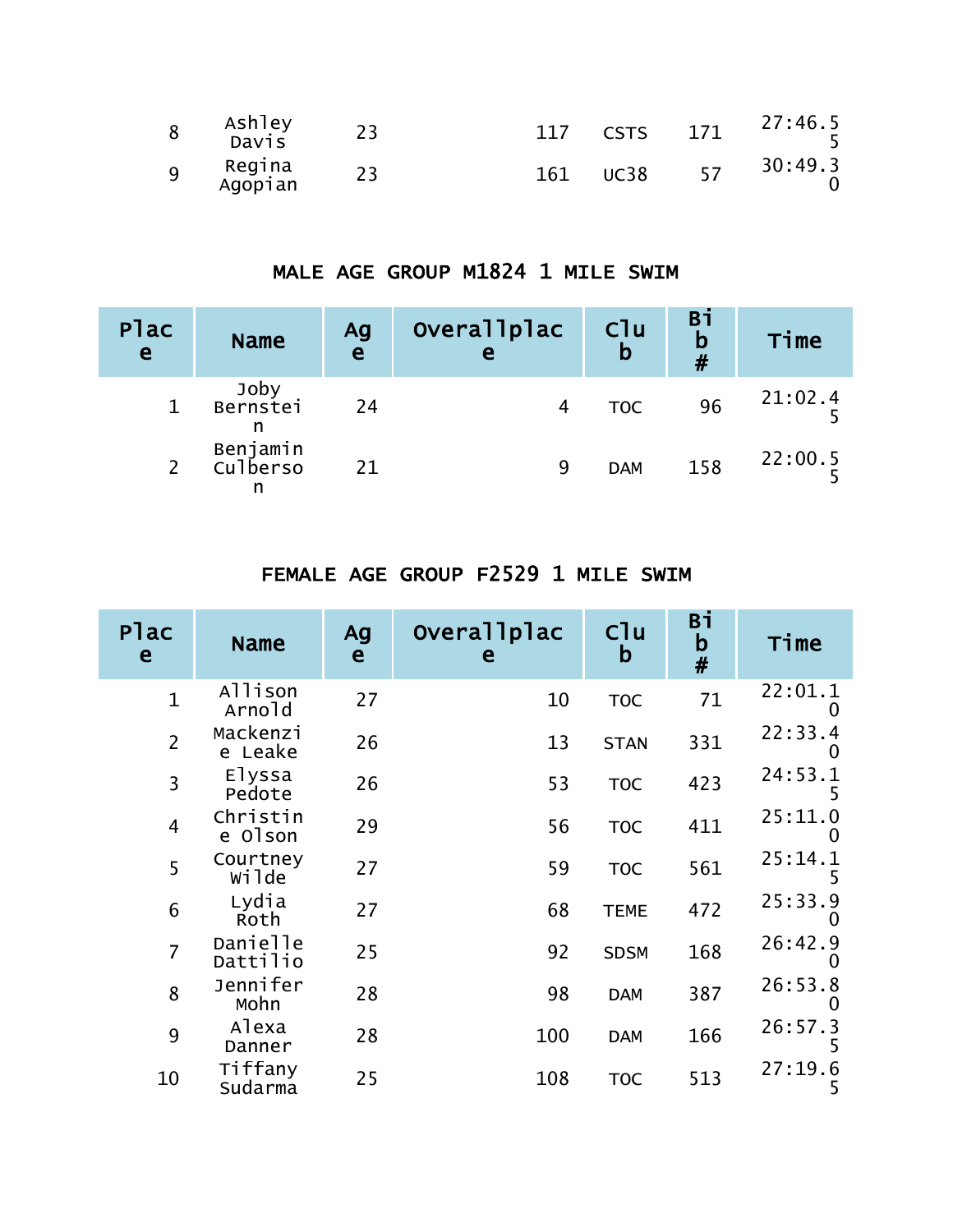| 11 | Dana<br>Macabale<br>s            | 28 | 136 | <b>CGM</b>  | 352 | 29:08.0<br>5            |
|----|----------------------------------|----|-----|-------------|-----|-------------------------|
| 12 | Alexandr<br>a<br><b>Scheffle</b> | 27 | 148 | <b>CCA</b>  | 485 | 29:34.2                 |
| 13 | Hanna<br><b>Bartram</b>          | 27 | 168 | <b>DAM</b>  | 86  | 31:07.1<br>5            |
| 14 | Caitlin<br>Heffley               | 27 | 173 | <b>RPM</b>  | 263 | 31:32.0                 |
| 15 | Kelly<br>Abdon                   | 29 | 203 | <b>OEVT</b> | 53  | 33:44.4<br>5            |
| 16 | Lilly<br>Jones                   | 27 | 294 | <b>MCMC</b> | 299 | 45:22.9<br>$\mathbf{0}$ |
| 17 | Gisell<br>Jimenez                | 28 | 304 | <b>OEVT</b> | 291 | 51:26.0                 |

#### MALE AGE GROUP M2529 1 MILE SWIM

| Plac<br>e      | <b>Name</b>                | Ag<br>e | Overallplac<br>e | Clu<br>b    | Вi<br>$\mathbf b$<br># | Time                |
|----------------|----------------------------|---------|------------------|-------------|------------------------|---------------------|
| $\mathbf{1}$   | Andrew<br>Cosgarea         | 27      | $\mathbf{1}$     | <b>TOC</b>  | 148                    | 20:34.7             |
| $\overline{2}$ | Mazen<br>Aziz              | 29      | 5                | <b>TOC</b>  | 75                     | 21:45.0<br>5        |
| $\overline{3}$ | Christoph<br>e Stoner      | 28      | 11               | <b>DAM</b>  | 510                    | 22:11.3<br>5        |
| $\overline{4}$ | Matt<br>Korman             | 27      | 20               | <b>TOC</b>  | 317                    | 23:14.4<br>5        |
| 5              | Christoph<br>e<br>Ferguson | 29      | 42               | <b>TOC</b>  | 591                    | 24:20.6<br>O        |
| 6              | <b>Bryan</b><br>Pestone    | 29      | 45               | <b>SRM</b>  | 427                    | 24:29.1<br>5        |
| $\overline{7}$ | Andrew<br>Packer           | 25      | 46               | <b>SCSC</b> | 417                    | 24:33.7<br>$\Omega$ |
| 8              | walt<br>Deppe              | 29      | 51               | <b>UC38</b> | 180                    | 24:49.8<br>5        |
| 9              | Harrison<br>Tingler        | 27      | 70               | <b>TOC</b>  | 525                    | 25:38.3<br>5        |
| 10             | Keevan<br>Harding          | 28      | 86               | <b>MEMO</b> | 255                    | 26:28.5             |
| 11             | Pau1                       | 27      | 101              | <b>UC38</b> | 85                     | 26:57.7             |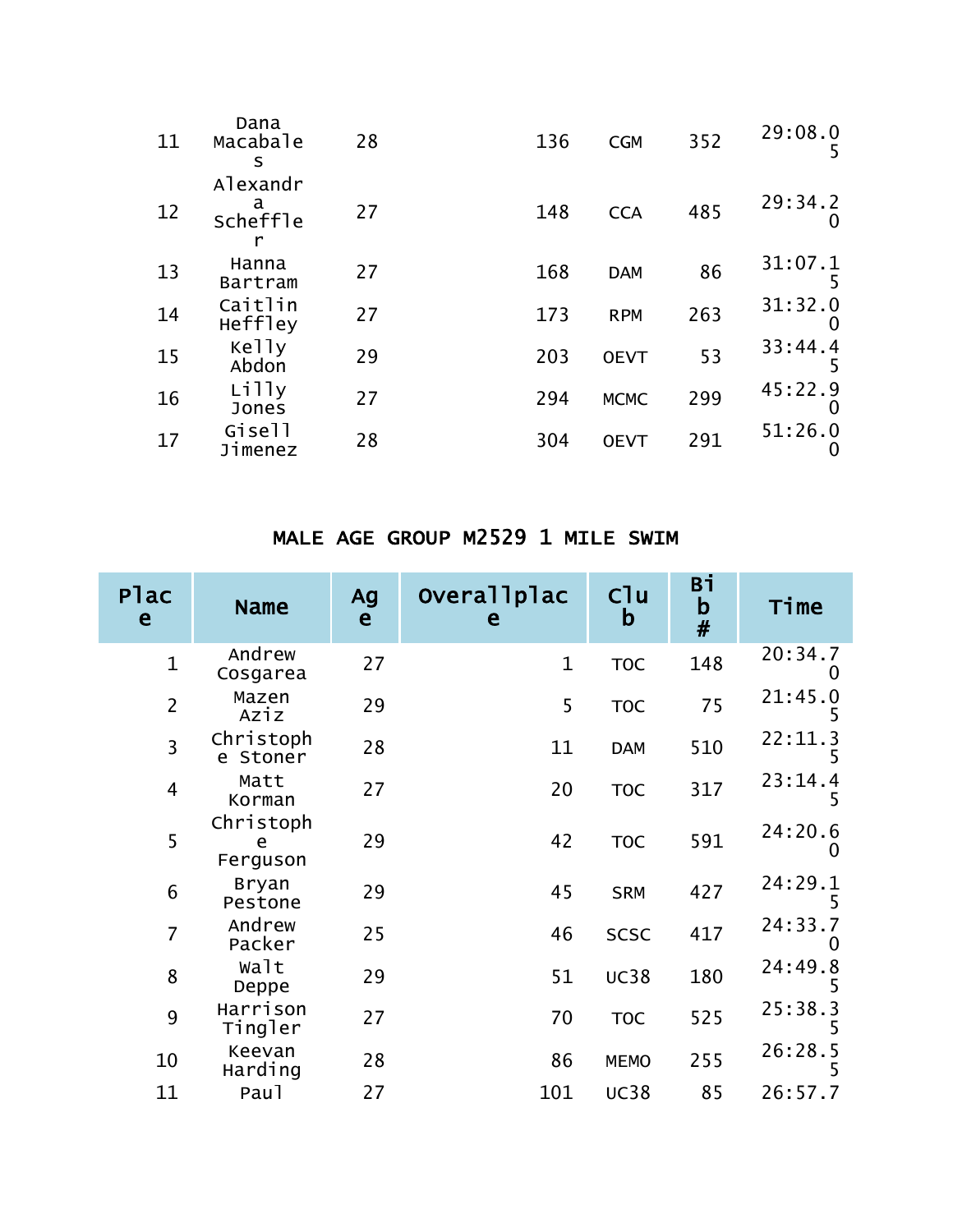| Plac<br>e      | <b>Name</b>         | Ag<br>e | Overallplac<br>e | C <sup>1</sup> u<br>b | Bi<br>$\mathbf b$<br># | Time                         |
|----------------|---------------------|---------|------------------|-----------------------|------------------------|------------------------------|
| $\mathbf{1}$   | Lindsay<br>Gaudinie | 30      | 18               | <b>WCM</b>            | 221                    | 23:09.4<br>5                 |
| $\overline{2}$ | Katherin<br>e Yang  | 33      | 24               | <b>ECAM</b>           | 573                    | 23:34.8<br>$\mathbf{\Omega}$ |
| $\overline{3}$ | Jing Li             | 31      | 39               | <b>SMM</b>            | 343                    | 24:18.1<br>$\mathbf{0}$      |
| $\overline{4}$ | Shannon<br>Hackett  | 33      | 104              | <b>TOC</b>            | 247                    | 27:06.7                      |
| 5              | Amanda<br>Larson    | 31      | 113              | <b>DAM</b>            | 327                    | 27:37.9<br>$\mathbf{\Omega}$ |
| 6              | Nicole<br>Collins   | 32      | 181              | <b>OEVT</b>           | 146                    | 32:33.9<br>$\mathbf{U}$      |
| $\overline{7}$ | Amanda<br>Bratberg  | 34      | 221              | <b>FGMS</b>           | 111                    | 35:12.0<br>5                 |

FEMALE AGE GROUP F3034 1 MILE SWIM

#### MALE AGE GROUP M3034 1 MILE SWIM

| Plac<br>e      | <b>Name</b>              | Ag<br>e | Overallplac<br>e | C1u<br>b    | Bi<br>$\mathbf b$<br># | Time                    |
|----------------|--------------------------|---------|------------------|-------------|------------------------|-------------------------|
| $\mathbf 1$    | Chad La<br>Tourette      | 31      | $\overline{2}$   | <b>TOC</b>  | 321                    | 20:38.3                 |
| $\overline{2}$ | Keenan<br>Newman         | 34      | 6                | <b>OJAI</b> | 403                    | 21:51.7                 |
| 3              | <b>B</b> lake<br>wheale  | 33      | 8                | <b>TOC</b>  | 589                    | 21:59.5                 |
| $\overline{4}$ | Jack<br>Calhoun          | 30      | 15               | <b>CRUZ</b> | 127                    | 22:48.7<br>O            |
| 5              | Matthew<br>Talmadge      | 30      | 21               | <b>TOC</b>  | 517                    | 23:17.1<br>$\mathbf{0}$ |
| 6              | Christoph<br>whaley<br>e | 34      | 31               | <b>ECAM</b> | 560                    | 23:54.0<br>O            |
|                | John                     | 30      | 32               | <b>TOC</b>  | 434                    | 23:54.9                 |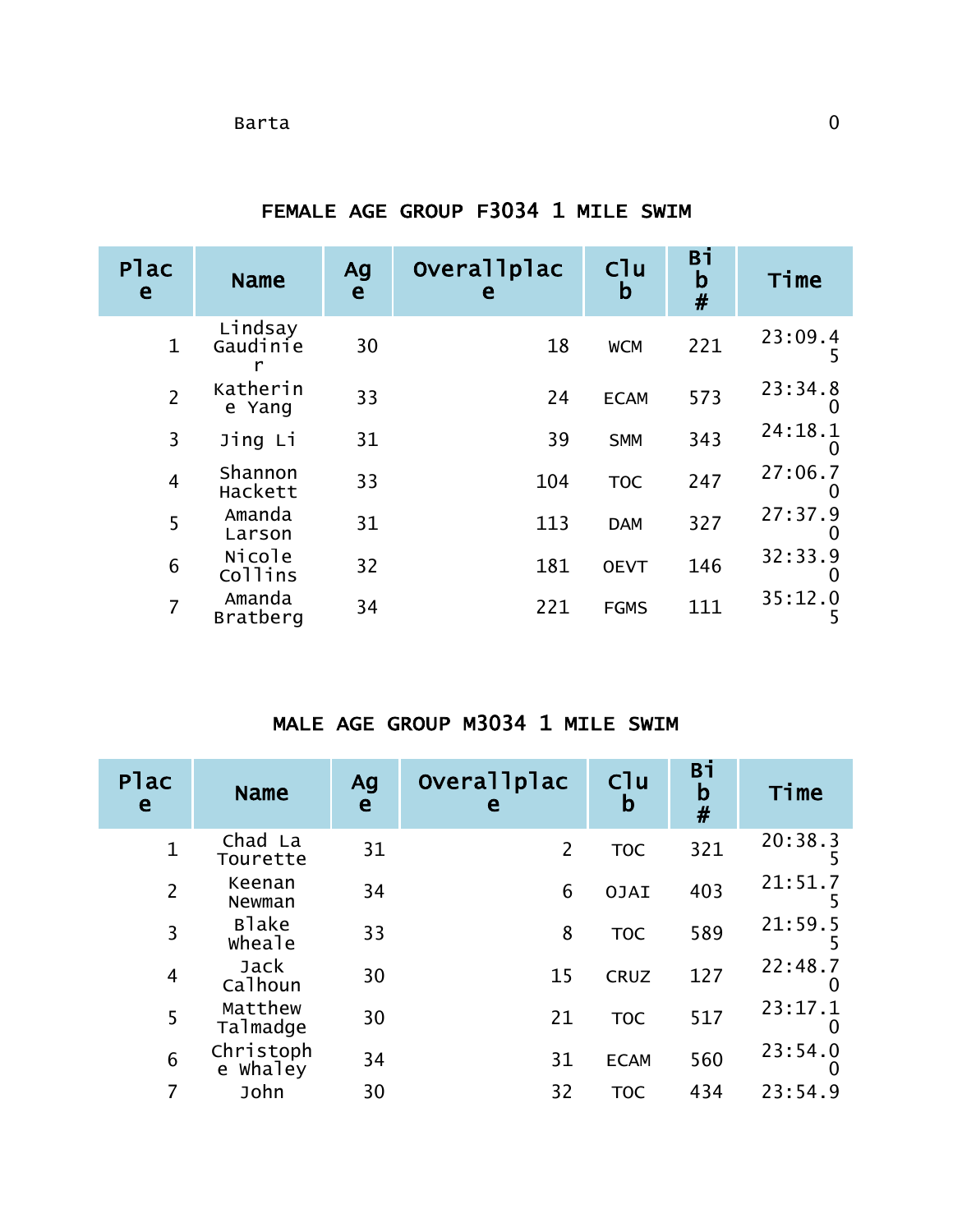|     | Piirainen               |    |     |             |     |         |
|-----|-------------------------|----|-----|-------------|-----|---------|
| 8   | Chase<br><b>Sheldon</b> | 34 | 82  | <b>WOOD</b> | 492 | 25:56.5 |
| 9   | Jamie<br>Neuwirth       | 32 | 88  | <b>TOC</b>  | 401 | 26:32.2 |
| 10  | David Law               | 34 | 99  | <b>MAM</b>  | 329 | 26:56.6 |
| -11 | Jake Coin               | 33 | 170 | <b>NUTS</b> | 143 | 31:07.8 |
| 12  | Reid<br>Revelli         | 34 | 210 | <b>UC38</b> | 456 | 34:12.7 |

## FEMALE AGE GROUP F3539 1 MILE SWIM

| Plac<br>e      | <b>Name</b>                 | Ag<br>$\mathbf{e}$ | Overallplac<br>e | C1u<br>$\mathbf b$ | Bi<br>b<br># | Time                         |
|----------------|-----------------------------|--------------------|------------------|--------------------|--------------|------------------------------|
| $\mathbf{1}$   | Danielle<br><b>Becks</b>    | 37                 | 37               | <b>TOC</b>         | 88           | 24:13.6                      |
| $\overline{2}$ | Stephanie<br>Curtis         | 37                 | 69               | <b>SAC</b>         | 163          | 25:35.2                      |
| 3              | Kimberly<br>Almeida         | 39                 | 74               | <b>ECAM</b>        | 61           | 25:43.9                      |
| 4              | Sarah<br>Groskopf           | 39                 | 144              | <b>TVM</b>         | 242          | 29:15.5<br>5                 |
| 5              | Virginia<br>Jameson         | 36                 | 154              | <b>DAM</b>         | 289          | 30:11.3<br>5                 |
| 6              | Katie<br>Murray             | 35                 | 174              | <b>UC38</b>        | 395          | 31:37.0                      |
| $\overline{7}$ | Tunisia<br><b>Batzer</b>    | 36                 | 175              | <b>VACA</b>        | 87           | 31:44.1<br>$\mathbf{\Omega}$ |
| 8              | Taylor<br>P <sub>l</sub> oy | 37                 | 178              | <b>SMAC</b>        | 437          | 32:15.0<br>5                 |
| 9              | Jennifer<br>Collins         | 35                 | 182              | <b>OEVT</b>        | 145          | 32:34.7<br>0                 |
| 10             | Monica<br>Carney            | 37                 | 187              | <b>CRUZ</b>        | 583          | 32:47.6                      |
| 11             | Sara<br>Melish              | 37                 | 226              | <b>MCMC</b>        | 627          | 35:43.5                      |
| 12             | Stephanie<br>Miller         | 37                 | 232              | <b>DAM</b>         | 383          | 36:12.2<br>5                 |
| 13             | Jennifer<br>Ramos           | 36                 | 244              | <b>VACA</b>        | 451          | 36:49.1<br>5                 |
| 14             | Megan<br>Wygant             | 38                 | 254              | <b>SERC</b>        | 572          | 38:04.2<br>5                 |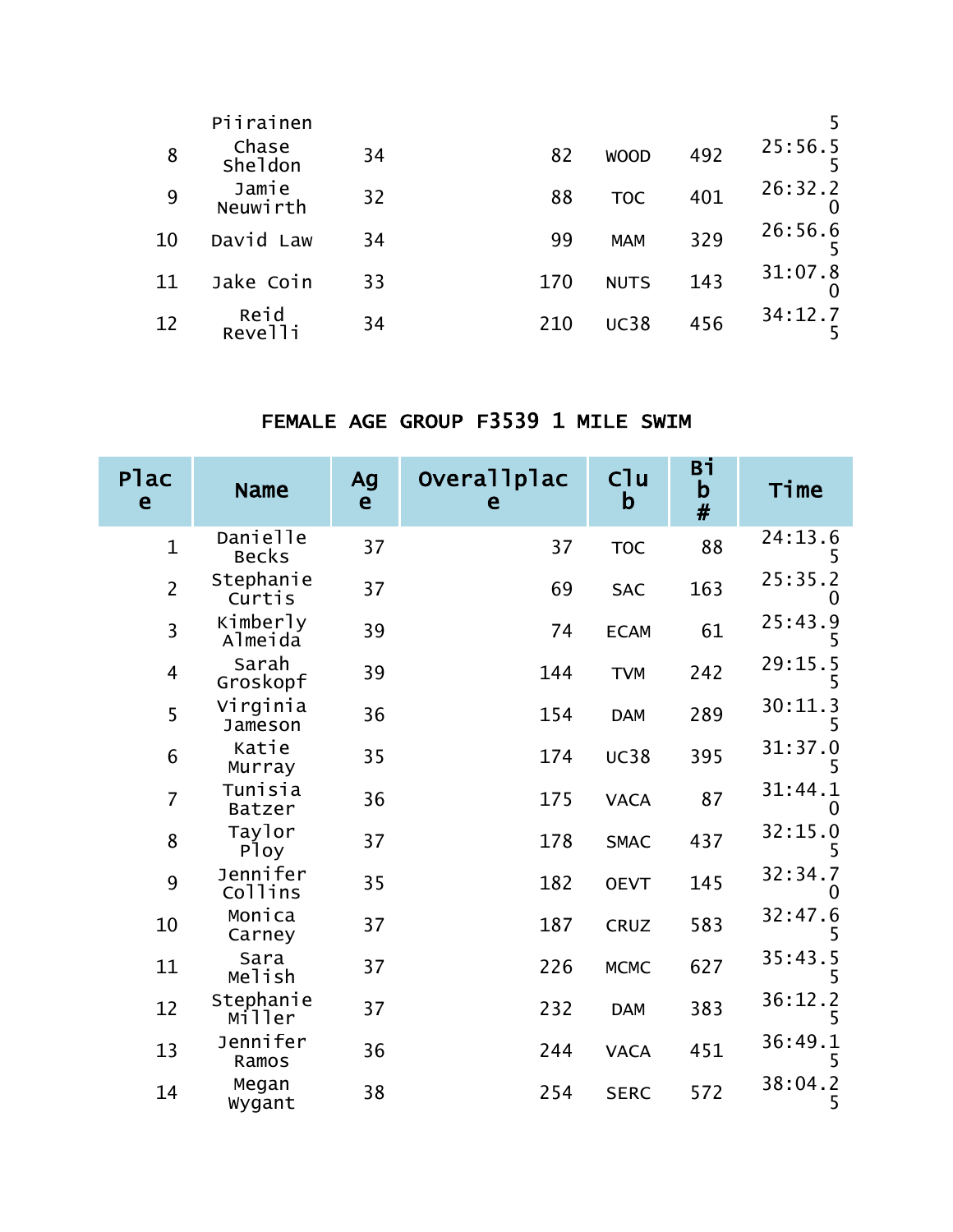| Koung<br>15 Chaiyasan 35 |  |  | 40:44.4<br>0 |
|--------------------------|--|--|--------------|
|                          |  |  |              |

#### MALE AGE GROUP M3539 1 MILE SWIM

| Plac<br>e      | <b>Name</b>               | Ag<br>e | Overallplac<br>e | C1u<br>b    | Вi<br>$\mathbf b$<br># | Time                         |
|----------------|---------------------------|---------|------------------|-------------|------------------------|------------------------------|
| $\mathbf{1}$   | Quinn<br>Fitzgeral        | 36      | $\overline{7}$   |             | 634                    | 21:56.2                      |
| $\overline{2}$ | Matt<br>Roper             | 38      | 26               | <b>DAM</b>  | 469                    | 23:41.2<br>0                 |
| 3              | Eric Wong                 | 39      | 44               | <b>UC38</b> | 567                    | 24:28.8                      |
| $\overline{4}$ | Christoph<br>e Newman     | 36      | 52               | <b>USF</b>  | 402                    | 24:52.7<br>$\mathbf{U}$      |
| 5              | Craig<br>Gawlick          | 38      | 80               | <b>NAMI</b> | 222                    | 25:52.2<br>0                 |
| $6\phantom{1}$ | Daniel<br>Paglio          | 37      | 112              | <b>SERC</b> | 418                    | 27:36.1<br>$\mathbf{\Omega}$ |
| $\overline{7}$ | Vincent<br><b>Accurso</b> | 35      | 123              | <b>TOC</b>  | 54                     | 28:14.2                      |
| 8              | Chris<br>Tofanelli        | 38      | 124              | <b>HTUB</b> | 528                    | 28:14.4                      |
| 9              | Jimmy<br>Song             | 36      | 125              | <b>MEMO</b> | 503                    | 28:16.5<br>5                 |
| 10             | Tyler Gee                 | 38      | 127              | <b>UC38</b> | 224                    | 28:24.4                      |
| 11             | Adam<br>Rumack            | 37      | 179              | <b>OJAI</b> | 475                    | 32:16.4<br>5                 |
| 12             | Pau1<br>Philley           | 37      | 180              | <b>DAM</b>  | 430                    | 32:20.9                      |
| 13             | Pau1<br>Perrone           | 37      | 276              | <b>HTUB</b> | 425                    | 40:26.9<br>5                 |

#### FEMALE AGE GROUP F4044 1 MILE SWIM

| Plac | <b>Name</b> |  | Ag Overallplac club |  |  | Time |
|------|-------------|--|---------------------|--|--|------|
|------|-------------|--|---------------------|--|--|------|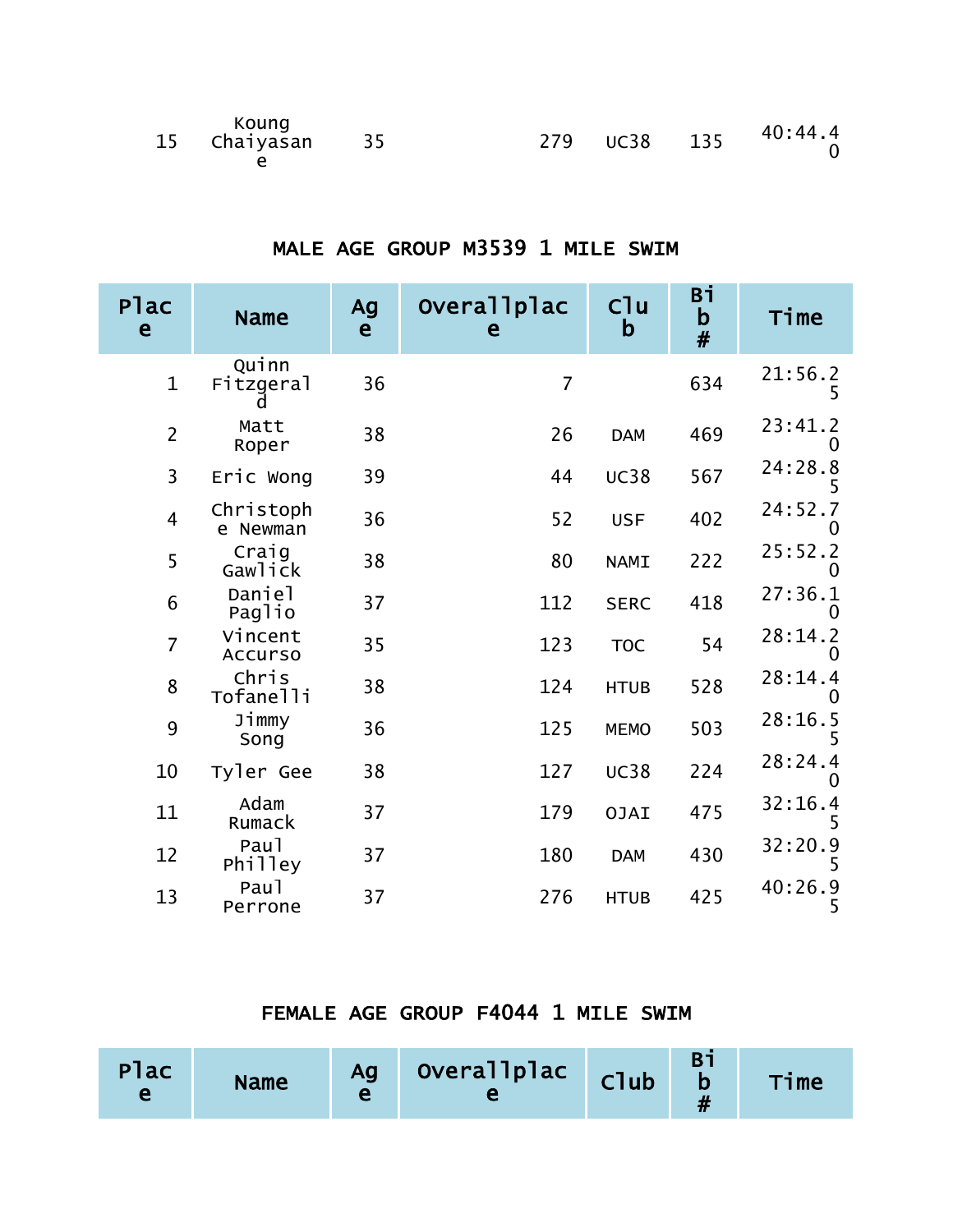| $\mathbf{1}$   | Tesla<br>Profumo         | 42 | 41  | <b>CRUZ</b>      | 445 | 24:20.5      |
|----------------|--------------------------|----|-----|------------------|-----|--------------|
| $\overline{2}$ | Karen<br>Schultz         | 40 | 54  | <b>SBM</b>       | 487 | 25:01.8<br>0 |
| $\overline{3}$ | Eve<br>Maidenber<br>g    | 43 | 57  | <b>CVMM</b>      | 357 | 25:11.9<br>5 |
| $\overline{4}$ | Amy<br>Fischer           | 44 | 60  | <b>CLOV</b>      | 208 | 25:16.7<br>5 |
| 5              | Michelle<br>Rowe         | 42 | 122 | <b>TVM</b>       | 474 | 28:04.3      |
| 6              | Marni<br>Crooks          | 40 | 145 | <b>WCM</b>       | 154 | 29:19.8<br>5 |
| $\overline{7}$ | Joyce<br>Leary           | 43 | 146 | <b>ARM</b>       | 332 | 29:20.3<br>5 |
| 8              | Danielle<br>Lipski       | 44 | 153 | <b>ASCP</b>      | 346 | 30:04.8      |
| 9              | Loa Ortiz                | 43 | 158 | <b>TEME</b>      | 414 | 30:46.5<br>5 |
| 10             | Stacey<br><b>Brezing</b> | 40 | 165 | <b>DAM</b>       | 115 | 30:55.5<br>O |
| 11             | Misty<br><b>Black</b>    | 44 | 166 | <b>OEVT</b>      | 100 | 30:56.0<br>5 |
| 12             | Colleen<br>Rau           | 41 | 167 | <b>MAM</b>       | 453 | 31:05.4      |
| 13             | Lisa<br>Kiehl            | 43 | 224 | <b>SRM</b>       | 310 | 35:36.0<br>0 |
| 14             | Maggie<br>Hopkins        | 41 | 238 | <b>OEVT</b>      | 275 | 36:29.3      |
| 15             | Heather<br>Kohler        | 42 | 241 | <b>SACM</b><br>A | 315 | 36:32.3<br>0 |
| 16             | Jennifer<br>Alfar        | 41 | 282 | <b>DAM</b>       | 60  | 40:48.2<br>5 |
|                |                          |    |     |                  |     |              |

#### MALE AGE GROUP M4044 1 MILE SWIM

| Place        | <b>Name</b>        | Age | Overallplace Club |             | $Bib$<br># | Time         |
|--------------|--------------------|-----|-------------------|-------------|------------|--------------|
| $\mathbf{1}$ | Trevor<br>Gillis   | 44  | 3                 | <b>LAMV</b> | 230        | 20:52.65     |
|              | Nicholas<br>Hanley | 40  | 50                | <b>VACA</b> |            | 252 24:46.00 |
| 3            | Brian<br>Bolz      | 42  | 72                | <b>DAM</b>  | 105        | 25:43.25     |
| 4            | Curtis             |     | 93                | <b>WCM</b>  | 113        | 26:44.70     |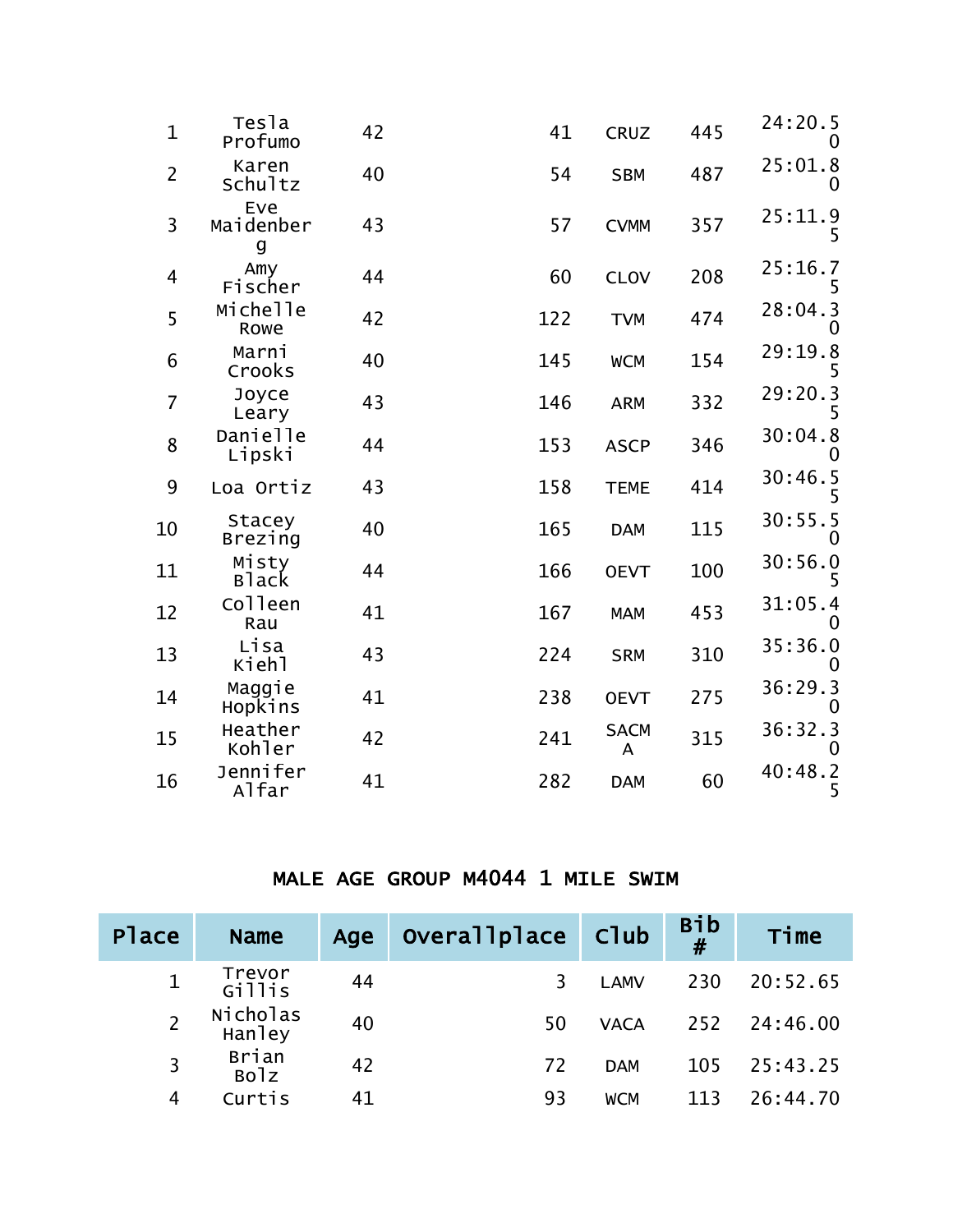|                | <b>Brennan</b>         |    |     |             |     |          |
|----------------|------------------------|----|-----|-------------|-----|----------|
| 5              | Bryant<br>Hennessy     | 43 | 102 | <b>CCA</b>  | 267 | 26:58.45 |
| 6              | Michael<br>Chapman     | 42 | 119 | <b>VCM</b>  | 137 | 27:53.65 |
| $\overline{7}$ | Markus<br>Daene        | 40 | 121 | <b>TVM</b>  | 164 | 28:03.55 |
| 8              | Spencer<br>Fine        | 44 | 142 | <b>UC38</b> | 207 | 29:13.55 |
| 9              | Jason<br><b>Ballow</b> | 41 | 248 | <b>LTNB</b> | 80  | 37:04.25 |
| 10             | Gary<br>Glickman       | 42 | 261 | <b>MAM</b>  | 232 | 38:48.30 |
| 11             | Matthew<br>Gawlick     | 44 | 268 | <b>WOOD</b> | 223 | 39:44.90 |
| 12             | Luis<br>Jimenez        | 43 | 299 | <b>USF</b>  | 292 | 48:50.80 |

## FEMALE AGE GROUP F4549 1 MILE SWIM

| Plac<br>e      | <b>Name</b>         | Ag<br>e | Overallplac<br>e | C1u<br>b    | Вi<br>$\mathbf b$<br># | Time                |
|----------------|---------------------|---------|------------------|-------------|------------------------|---------------------|
| $\mathbf{1}$   | Beccah<br>Rothschil | 46      | 110              | <b>MAM</b>  | 473                    | 27:28.3<br>5        |
| $\overline{2}$ | Colleen<br>Darling  | 45      | 156              | <b>WCM</b>  | 167                    | 30:42.0             |
| $\overline{3}$ | Patti<br>Philpott   | 49      | 183              | <b>TCAM</b> | 431                    | 32:39.7             |
| $\overline{4}$ | Sunne<br>Clarke     | 45      | 197              | <b>TEME</b> | 593                    | 33:30.5             |
| 5              | Laura<br>Bennet     | 46      | 204              |             | 597                    | 33:45.0             |
| 6              | Kelly<br>Stynes     | 48      | 212              | <b>WCM</b>  | 512                    | 34:17.8             |
| $\overline{7}$ | Amy<br>Little       | 46      | 220              | <b>OEVT</b> | 347                    | 35:05.7<br>O        |
| 8              | Leslie<br>Mladinich | 49      | 246              | <b>WCM</b>  | 385                    | 36:50.9<br>5        |
| 9              | Kerith<br>Overstree | 47      | 262              | <b>OEVT</b> | 416                    | 38:49.9<br>$\Omega$ |
| 10             | Jennifer<br>Guirl   | 49      | 280              | <b>MOST</b> | 244                    | 40:44.6<br>O        |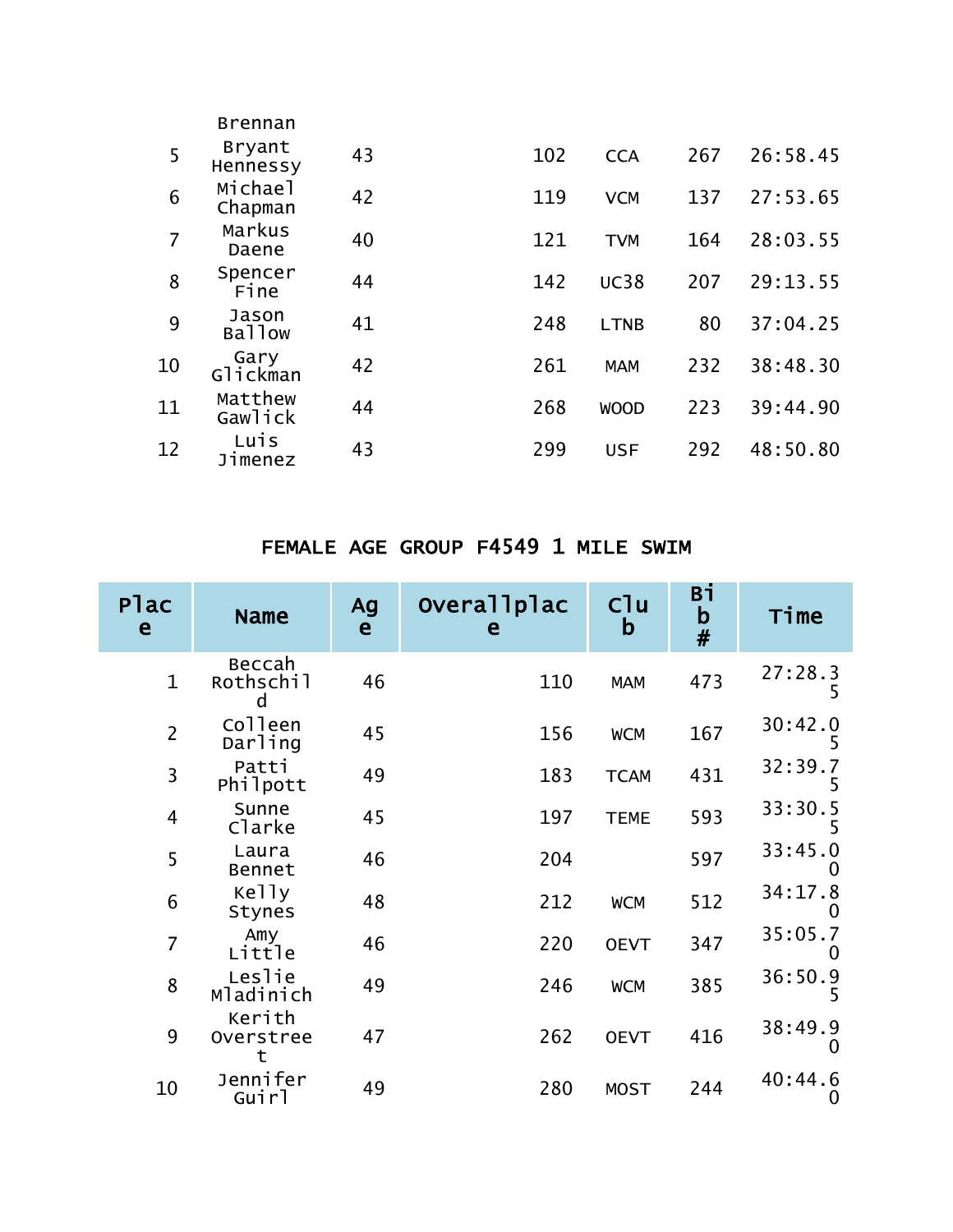#### MALE AGE GROUP M4549 1 MILE SWIM

| Plac<br>e      | <b>Name</b>                    | Ag<br>e | Overallplac<br>e | C <sup>1</sup> u<br>$\mathbf b$ | Вi<br>b<br># | Time                    |
|----------------|--------------------------------|---------|------------------|---------------------------------|--------------|-------------------------|
| $\mathbf{1}$   | Ni CO<br>Ghilardi              | 49      | 16               | <b>SMM</b>                      | 228          | 23:02.8                 |
| $\overline{2}$ | Kostas<br>Sarrigeorgi          | 45      | 23               | <b>SUNY</b>                     | 481          | 23:33.4<br>0            |
| 3              | Dean<br>Atchison               | 48      | 36               | <b>MEMO</b>                     | 632          | 24:12.6<br>O            |
| $\overline{4}$ | Michael<br>Guirl               | 48      | 38               | <b>MOST</b>                     | 245          | 24:16.0                 |
| 5              | Eric Wright                    | 46      | 90               | <b>CGM</b>                      | 570          | 26:38.6                 |
| 6              | Todd Virkus                    | 48      | 97               | <b>ASCP</b>                     | 545          | 26:51.4                 |
| $\overline{7}$ | Terrance<br>Crowley            | 48      | 126              | <b>WINE</b>                     | 157          | 28:20.8<br>5            |
| 8              | Jeffrey<br><b>Brown</b>        | 49      | 176              | <b>UC38</b>                     | 120          | 31:48.2<br>$\mathbf{0}$ |
| 9              | Arunde <sub>1</sub><br>Burrell | 48      | 188              | <b>TNS</b>                      | 126          | 32:56.1<br>0            |
| 10             | Ahren<br>Lehnert               | 46      | 193              | <b>MEMO</b>                     | 337          | 33:08.4                 |
| 11             | John Polos                     | 46      | 237              | <b>RPM</b>                      | 440          | 36:26.7<br>0            |
| 12             | John<br>Polzoni                | 48      | 243              | <b>UC38</b>                     | 441          | 36:44.3<br>5            |
| 13             | Maurice<br>Pitesky             | 45      | 247              | <b>DAM</b>                      | 435          | 37:00.5<br>5            |

#### FEMALE AGE GROUP F5054 1 MILE SWIM

| Plac<br>e | <b>Name</b>        | Ag<br>$\mathbf e$ | <b>Overallplac</b><br>e | C <sub>1</sub> u<br>$\mathbf b$ | Bi<br>$\mathbf b$ | Time    |
|-----------|--------------------|-------------------|-------------------------|---------------------------------|-------------------|---------|
|           | Janice<br>Curtin   | 52                | 58                      | <b>SMST</b>                     | 162               | 25:13.0 |
|           | Laureen<br>Welting | 54                | 61                      | <b>TOC</b>                      | 557               | 25:24.4 |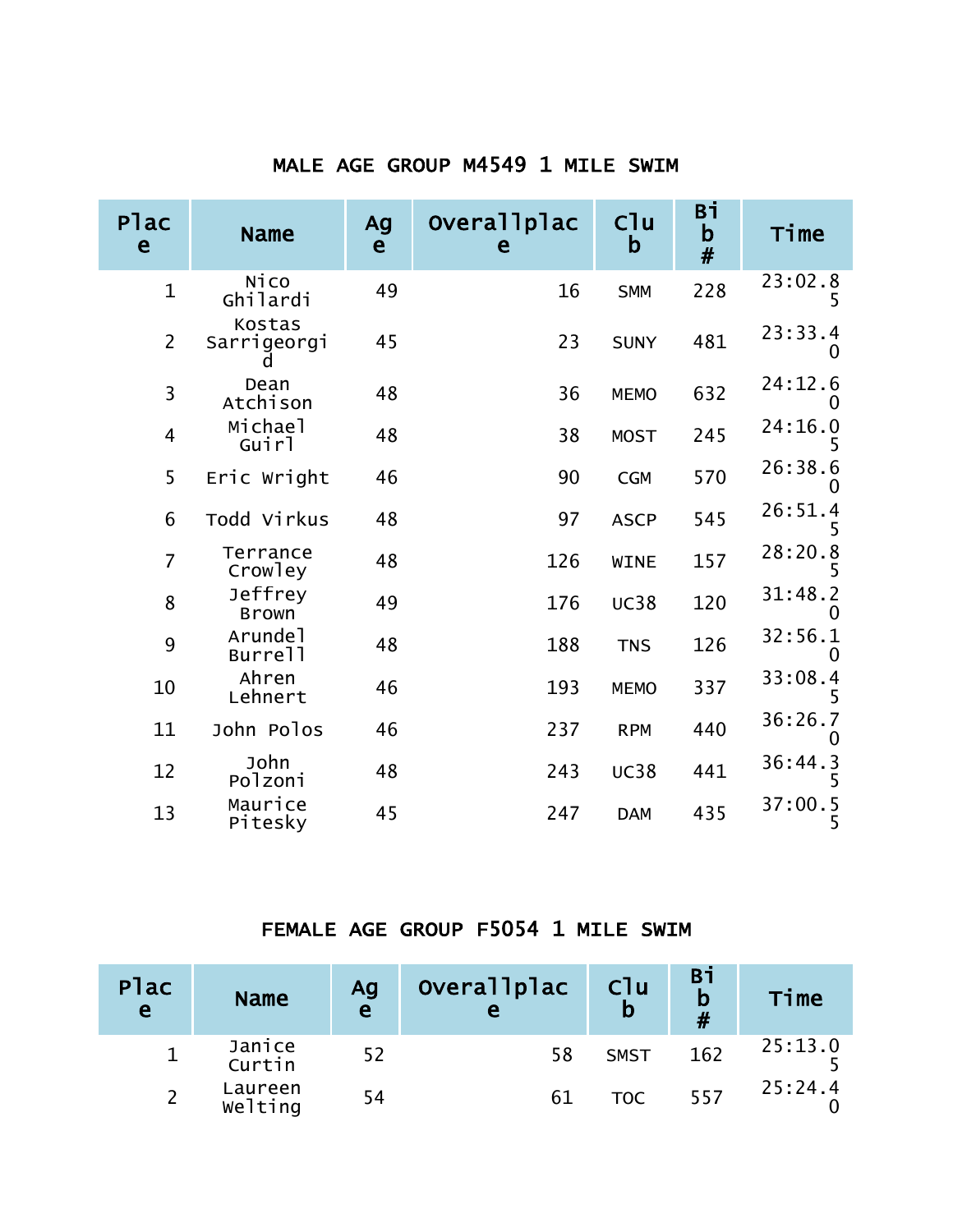| $\overline{3}$ | Lynn<br>Jolly           | 54 | 64  | <b>TOC</b>  | 298 | 25:29.7      |
|----------------|-------------------------|----|-----|-------------|-----|--------------|
| $\overline{4}$ | Cynthia<br>Hertzer      | 50 | 89  | <b>CRUZ</b> | 269 | 26:36.0      |
| 5              | Lynn<br>Sondag          | 51 | 132 | <b>TAM</b>  | 502 | 28:41.1      |
| 6              | Vicki Shu               | 51 | 133 | <b>MEMO</b> | 494 | 28:53.6      |
| $\overline{7}$ | Michele<br>Ignoffo      | 50 | 184 | <b>CRUZ</b> | 280 | 32:40.3      |
| 8              | Christina<br>Kossa      | 53 | 198 | <b>RPM</b>  | 318 | 33:31.8      |
| 9              | Karen<br>Charney        | 50 | 202 | <b>DAM</b>  | 138 | 33:40.1      |
| 10             | Cathy<br><b>Jacques</b> | 51 | 206 | <b>WCM</b>  | 287 | 33:57.3<br>5 |
| 11             | Cameron<br>Sullivan     | 51 | 227 | <b>TVM</b>  | 514 | 35:43.9      |
| 12             | Susan<br>Gorman         | 53 | 231 | <b>UC38</b> | 236 | 35:54.9      |
| 13             | Karen<br>Sheehy         | 51 | 263 | <b>VACA</b> | 491 | 39:09.5      |
| 14             | Kathy<br>Viatella       | 53 | 271 | <b>DAM</b>  | 542 | 39:57.7<br>5 |
| 15             | Jacquelin<br>e Romo     | 50 | 274 | <b>DAM</b>  | 468 | 40:19.8<br>5 |
| 16             | Denise<br>Platts        | 54 | 289 | <b>SRVM</b> | 630 | 41:57.3<br>5 |
| 17             | Jennifer<br>Eisley      | 54 | 295 | <b>SMAC</b> | 193 | 45:32.2<br>5 |

#### MALE AGE GROUP M5054 1 MILE SWIM

| Plac<br>e      | <b>Name</b>                | Ag<br>e | Overallplac<br>e | C <sup>1</sup> u<br>b | <b>Bi</b><br>b<br># | Time    |
|----------------|----------------------------|---------|------------------|-----------------------|---------------------|---------|
| $\mathbf 1$    | Jorge<br>Ange <sub>1</sub> | 52      | 17               | <b>TVM</b>            | 67                  | 23:03.0 |
| $\overline{2}$ | Todd<br>Arris              | 54      | 22               | <b>TOC</b>            | 72                  | 23:19.1 |
| 3              | Chris<br><b>Bond</b>       | 52      | 29               | <b>MAM</b>            | 107                 | 23:49.8 |
| $\overline{4}$ | David<br>Lederman          | 53      | 35               | <b>CRUZ</b>           | 579                 | 24:12.5 |
|                | Kurt                       | 53      | 40               | <b>TOC</b>            | 408                 | 24:20.0 |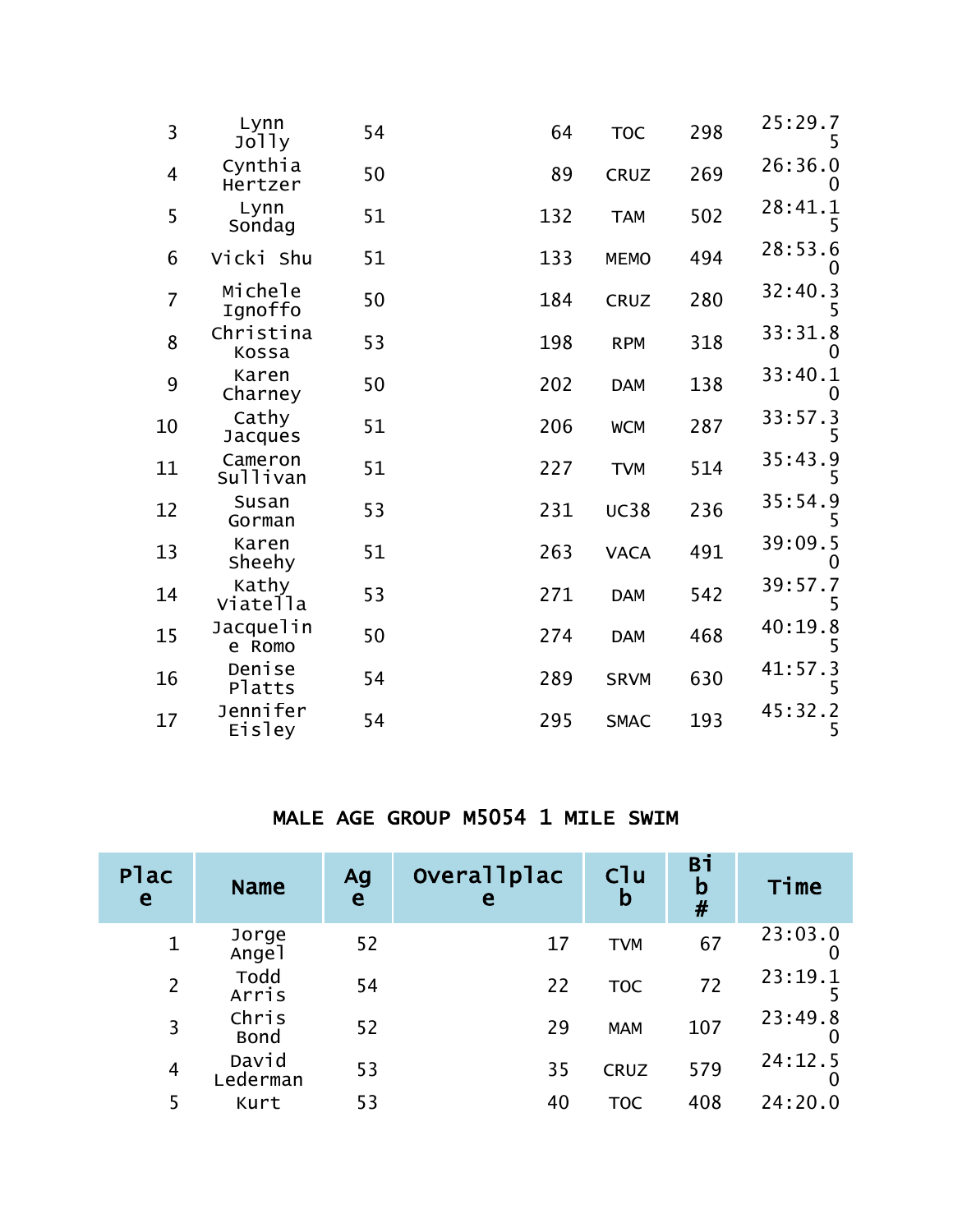|                | Oeler                           |    |     |             |     | $\mathbf 0$  |
|----------------|---------------------------------|----|-----|-------------|-----|--------------|
| 6              | Doug<br>Wagner                  | 52 | 43  | <b>TVM</b>  | 548 | 24:28.4<br>5 |
| $\overline{7}$ | Rick<br>Hamilton                | 52 | 49  | <b>MAM</b>  | 250 | 24:41.3<br>0 |
| 8              | Samuel<br>McAdam                | 54 | 71  | <b>DAM</b>  | 369 | 25:40.8<br>5 |
| 9              | Daniel<br>Collazos              | 50 | 73  | <b>MEMO</b> | 144 | 25:43.5<br>O |
| 10             | Dino<br>Pellican<br>$\mathbf O$ | 53 | 79  | <b>AQUM</b> | 424 | 25:51.1<br>5 |
| 11             | Perry<br>Klebahn                | 53 | 83  | <b>TOC</b>  | 311 | 26:01.0<br>5 |
| 12             | Michael<br>Heaney               | 53 | 95  | <b>WCM</b>  | 603 | 26:49.6<br>0 |
| 13             | Daniel<br>Sperka                | 54 | 131 | <b>DAM</b>  | 641 | 28:40.4<br>O |
| 14             | Scot<br>Shoemake<br>r           | 53 | 137 | <b>TAM</b>  | 493 | 29:08.4<br>0 |
| 15             | Jim<br>Treman                   | 54 | 191 | <b>MEMO</b> | 530 | 33:04.5<br>5 |
| 16             | Rob Lee                         | 54 | 196 | <b>VACA</b> | 335 | 33:23.5<br>5 |
| 17             | Jeffrey<br>Foster               | 53 | 201 | <b>MEMO</b> | 211 | 33:38.2<br>5 |
| 18             | Mike<br>Anderson                | 54 | 213 | <b>DAM</b>  | 66  | 34:27.3<br>5 |
| 19             | Kurt<br>Austin                  | 53 | 228 | <b>DAM</b>  | 74  | 35:45.1<br>5 |
| 20             | George<br>Rehmet                | 53 | 235 | <b>SERC</b> | 455 | 36:21.7<br>0 |
| 21             | Alexande<br>r Levin             | 53 | 250 | <b>USF</b>  | 339 | 37:15.0<br>5 |
| 22             | Ben<br>Sacks                    | 53 | 265 | <b>DAM</b>  | 478 | 39:16.7<br>0 |
| 23             | John<br>Griffith<br>S           | 53 | 267 | <b>NBA</b>  | 240 | 39:30.1<br>5 |

#### FEMALE AGE GROUP F5559 1 MILE SWIM

|  | Plac Name Ag Overallplac Clu Bi Time |  |  |
|--|--------------------------------------|--|--|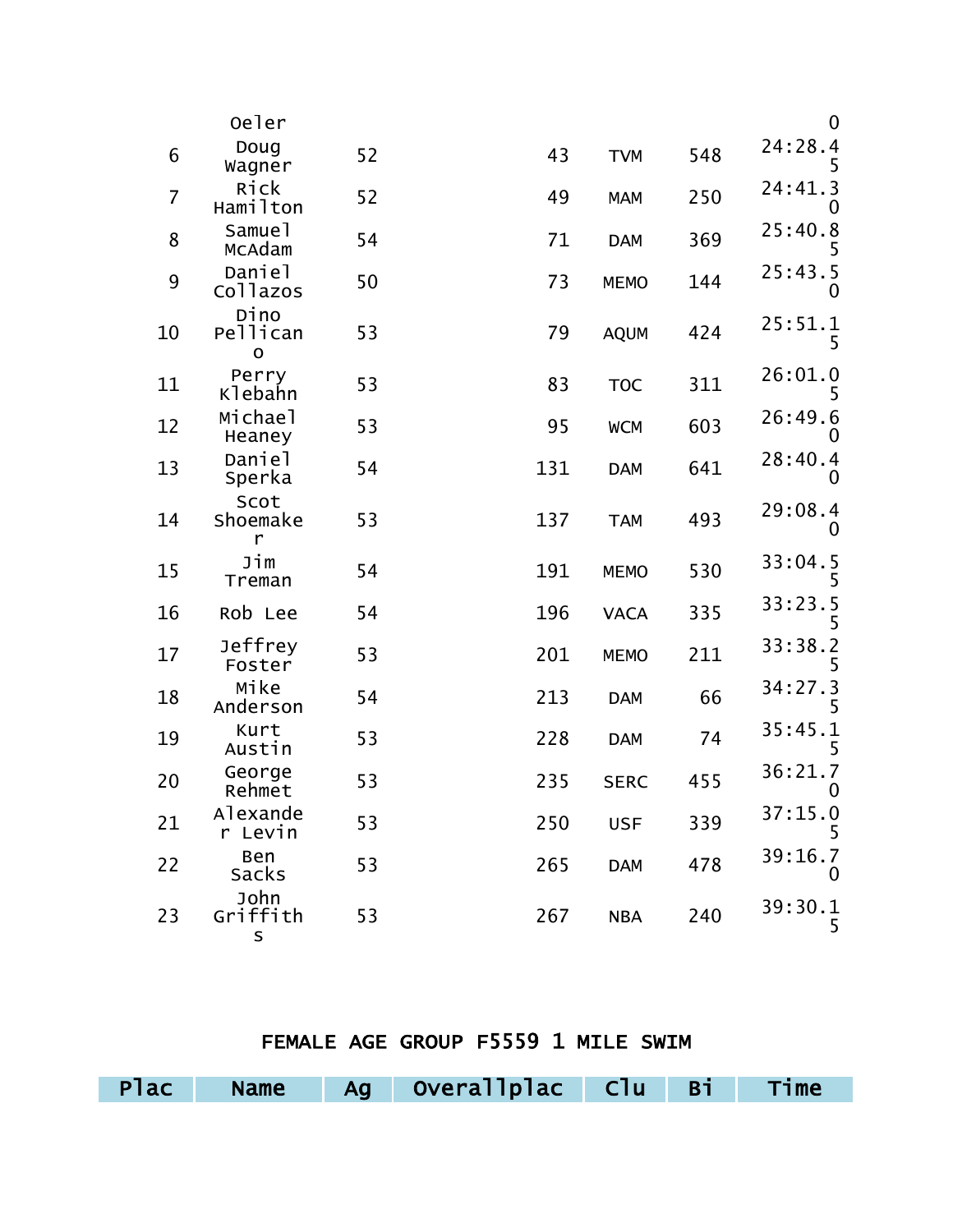| e                |                                | e  | e   | b           | $\mathbf b$<br># |              |
|------------------|--------------------------------|----|-----|-------------|------------------|--------------|
| $\mathbf{1}$     | Kimberly<br>Elsbach            | 56 | 30  | <b>DAM</b>  | 194              | 23:50.3<br>5 |
| $\overline{2}$   | Lisa<br>Ward                   | 55 | 55  | <b>WCM</b>  | 552              | 25:07.0      |
| $\overline{3}$   | Jane<br>Russell                | 56 | 81  | <b>DAM</b>  | 476              | 25:52.6      |
| $\overline{4}$   | Stephani<br>e Couch            | 55 | 87  | <b>MELO</b> | 151              | 26:29.8      |
| 5                | Heike<br>Mansoor               | 57 | 114 | <b>UC38</b> | 359              | 27:39.4<br>5 |
| $\boldsymbol{6}$ | Cindi<br>Connolly              | 55 | 118 | <b>SMAC</b> | 147              | 27:52.6      |
| $\overline{7}$   | Suzanne<br>Zebedee             | 58 | 120 | <b>MELO</b> | 574              | 27:55.2<br>5 |
| 8                | Wendy<br>Pratt                 | 59 | 128 | <b>DAM</b>  | 442              | 28:28.6<br>5 |
| 9                | Elizabet<br>h<br>Tiedeman<br>n | 56 | 129 | <b>ARM</b>  | 524              | 28:35.1<br>O |
| 10               | Daniela<br>Camarra             | 57 | 130 | <b>GFDM</b> | 601              | 28:38.9<br>5 |
| 11               | Rebecca<br>Perry               | 55 | 141 | <b>MAM</b>  | 426              | 29:10.4<br>5 |
| 12               | Catherin<br>e Taylor           | 56 | 149 | <b>WCM</b>  | 520              | 29:42.0      |
| 13               | Jennifer<br>Phalen             | 55 | 151 | <b>DAM</b>  | 429              | 29:50.8      |
| 14               | Laurie<br>Lewis                | 58 | 157 | <b>UCSF</b> | 633              | 30:46.0      |
| 15               | Laura<br>Anderson              | 56 | 177 | <b>DAM</b>  | 635              | 31:50.2<br>5 |
| 16               | Lisa<br>Frazier                | 59 | 236 | <b>VACA</b> | 215              | 36:24.7      |
| 17               | Katie<br><b>Fox</b>            | 57 | 239 | <b>OEVT</b> | 212              | 36:29.9<br>Ő |
| 18               | Julie<br>Seabourn<br>e         | 55 | 245 | <b>EDHS</b> | 488              | 36:49.2<br>5 |
| 19               | Deborah<br>Gritts              | 56 | 253 | <b>DAM</b>  | 241              | 37:57.6<br>5 |
| 20               | Joan<br>Crow                   | 55 | 256 | <b>DAM</b>  | 155              | 38:13.7      |
| 21               | Susan<br>Imperial              | 57 | 278 | <b>TEME</b> | 281              | 40:39.1<br>0 |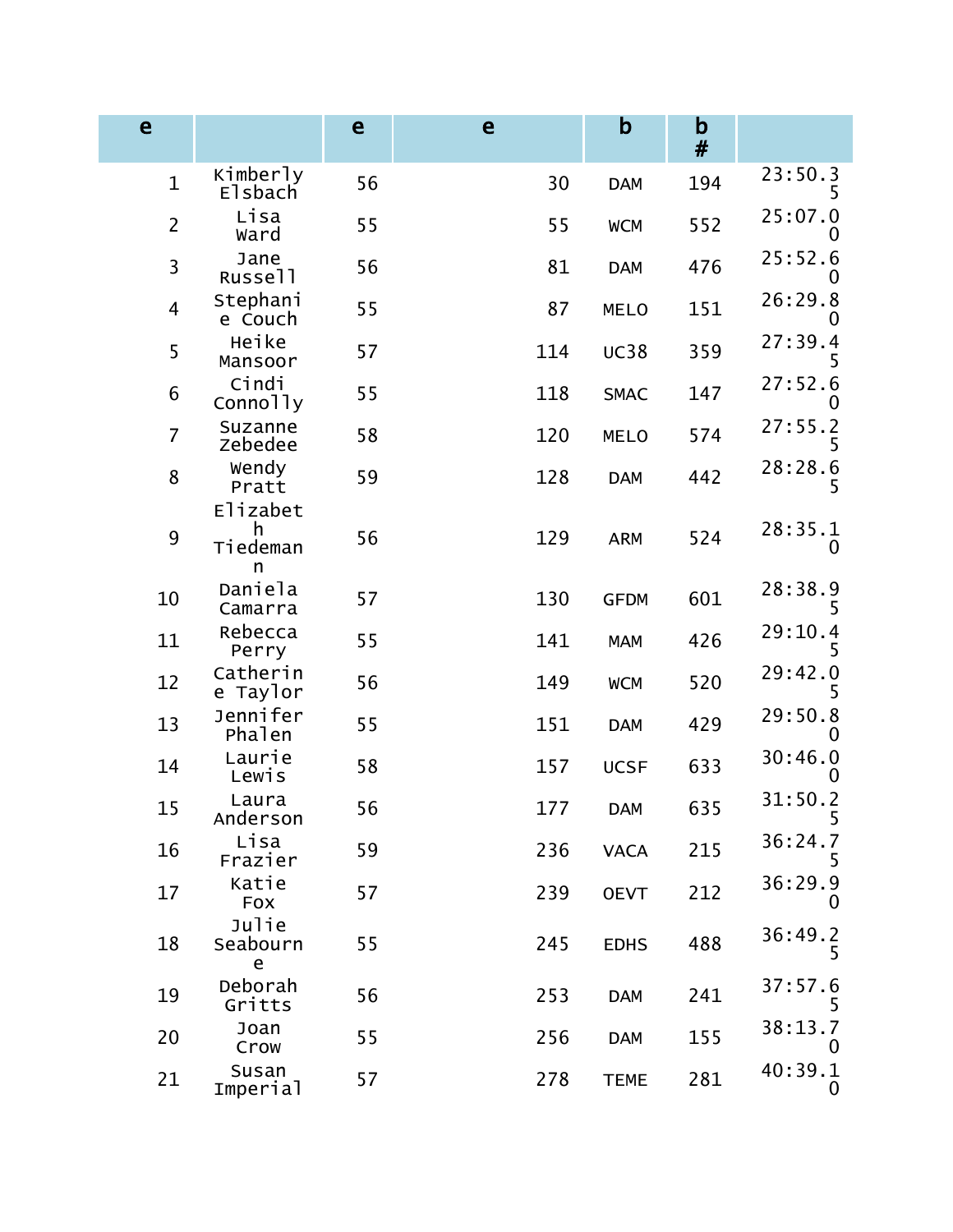| 22 | Amy<br>Lemmer  | 58 | 281 | <b>SMAC</b> | 338 | 40:46.8 |
|----|----------------|----|-----|-------------|-----|---------|
| 23 | Joan<br>Turner | 58 | 283 | <b>SERC</b> | 534 | 40:57.9 |
| 24 | Margo<br>Mata  | 56 | 305 | <b>DAM</b>  | 594 | 51:28.3 |

#### MALE AGE GROUP M5559 1 MILE SWIM

| <b>Plac</b><br>e        | <b>Name</b>         | Ag<br>e | Overallplac<br>e | C1u<br>b         | Вi<br>b<br># | Time                |
|-------------------------|---------------------|---------|------------------|------------------|--------------|---------------------|
| $\mathbf{1}$            | Kirk<br>Richards    | 58      | 14               | <b>SMM</b>       | 458          | 22:38.9<br>0        |
| $\overline{2}$          | John<br>Sfingi      | 56      | 19               | <b>SAWS</b>      | 490          | 23:13.2<br>5        |
| $\overline{\mathbf{3}}$ | Darryl<br>Johnson   | 56      | 27               | <b>UC38</b>      | 293          | 23:41.7<br>5        |
| $\overline{4}$          | Mike Carr           | 59      | 28               | <b>SRM</b>       | 130          | 23:44.1<br>5        |
| 5                       | Stewart<br>Murray   | 57      | 66               | <b>DAM</b>       | 397          | 25:33.1<br>O        |
| $6\,$                   | Mark<br>woollgar    | 58      | 76               | <b>AHMS</b>      | 569          | 25:47.5<br>5        |
| $\overline{7}$          | Bill Mc<br>Cracken  | 58      | 84               | <b>TVM</b>       | 368          | 26:09.4             |
| $\bf 8$                 | Gary<br>Antonick    | 56      | 85               | <b>STAN</b>      | 602          | 26:12.8<br>O        |
| 9                       | Andrew<br>Hitchings | 55      | 94               | <b>SACM</b><br>A | 271          | 26:47.5<br>5        |
| 10                      | Chris<br>Watson     | 56      | 105              | <b>UC38</b>      | 554          | 27:09.0             |
| 11                      | Vince<br>Piatt      | 56      | 107              | <b>WCM</b>       | 433          | 27:16.2<br>5        |
| 12                      | Joe Davis           | 55      | 147              | <b>ARM</b>       | 173          | 29:25.2<br>5        |
| 13                      | Barry<br>Curran     | 58      | 160              | <b>SMST</b>      | 161          | 30:48.5<br>$\Omega$ |
| 14                      | Gregg<br>Recanzone  | 57      | 169              | <b>DAM</b>       | 598          | 31:07.7<br>$\Omega$ |
| 15                      | Scott<br>Andre      | 55      | 171              | <b>UC38</b>      | 607          | 31:11.4<br>0        |
| 16                      | Devan<br>Nielsen    | 56      | 195              | <b>OEVT</b>      | 37           | 33:17.4<br>5        |
| 17                      | Franck              | 55      | 205              | <b>MEMO</b>      | 68           | 33:51.3             |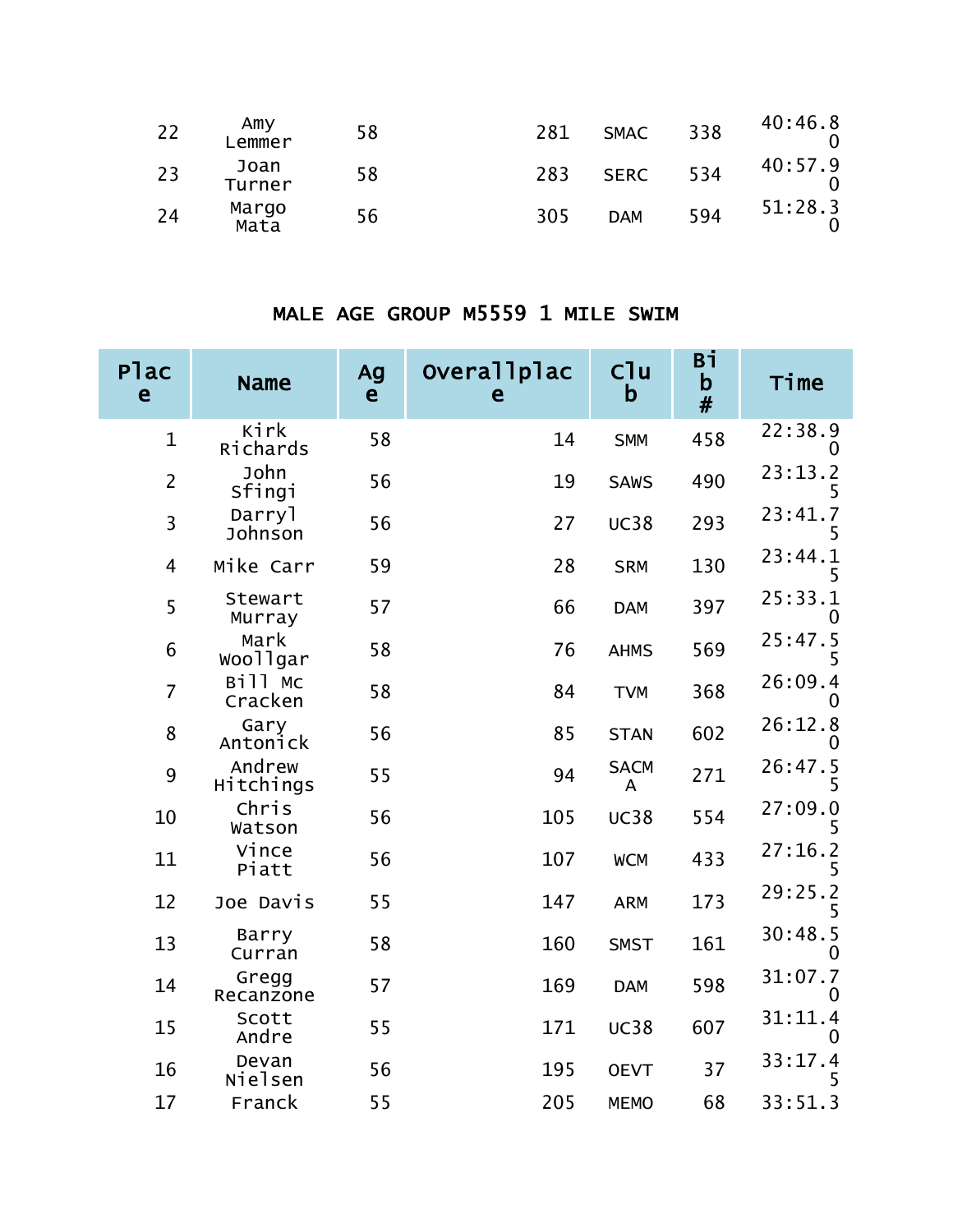| Ardourel           |        |     |             |     | $\mathbf 0$         |
|--------------------|--------|-----|-------------|-----|---------------------|
| Ehrenberge<br>r    | 55     | 215 | <b>CCA</b>  | 191 | 34:45.2<br>5        |
| Kevin<br>Prochnow  | 57     | 217 | <b>OEVT</b> | 443 | 34:49.6<br>5        |
| John<br>Ortman     | 59     | 234 | <b>RAMS</b> | 415 | 36:18.2<br>$\Omega$ |
| James<br>Cotta     | 58     | 251 | <b>CGM</b>  | 149 | 37:28.9<br>0        |
| Arthur<br>Weber    | 57     | 257 | <b>DAM</b>  | 555 | 38:17.0<br>5        |
| John<br>Debenedett | 57     | 275 | <b>TOC</b>  | 176 | 40:20.6<br>O        |
| Bart<br>Mehlhop    | 59     | 292 | <b>OEVT</b> | 377 | 43:42.6<br>5        |
| Ken Fritz          | 56     | 306 | <b>FDM</b>  | 217 | 53:49.1<br>0        |
|                    | Dennis |     |             |     |                     |

## FEMALE AGE GROUP F6064 1 MILE SWIM

| Plac<br>e      | <b>Name</b>               | Ag<br>e | Overallplac<br>e | $C$ lu<br>b | Bi<br>$\mathbf b$<br># | Time         |
|----------------|---------------------------|---------|------------------|-------------|------------------------|--------------|
| $\mathbf{1}$   | Suzanne<br>Heim-<br>Bowen | 61      | 25               | <b>UC38</b> | 265                    | 23:38.8<br>5 |
| $\overline{2}$ | Marguerit<br>e Meyer      | 60      | 62               | <b>TOC</b>  | 609                    | 25:25.5<br>5 |
| 3              | Susan<br>Ingraham         | 60      | 77               | <b>MOST</b> | 284                    | 25:48.4      |
| $\overline{4}$ | Lorraine<br>Sommers       | 63      | 103              | <b>ECAM</b> | 501                    | 27:06.5<br>O |
| 5              | Phyllis<br>Quinn          | 64      | 150              | <b>TOC</b>  | 449                    | 29:48.5<br>5 |
| 6              | Jessie<br>Hickel          | 61      | 162              | <b>EBAT</b> | 270                    | 30:50.2      |
| $\overline{7}$ | Marcia<br>Benjamin        | 63      | 190              | <b>MEMO</b> | 93                     | 33:02.2<br>5 |
| 8              | Judy<br><b>Bracken</b>    | 62      | 194              | <b>SRVM</b> | 108                    | 33:08.6      |
| 9              | Cecily<br>Sprouse         | 63      | 200              | <b>DAM</b>  | 505                    | 33:37.8<br>O |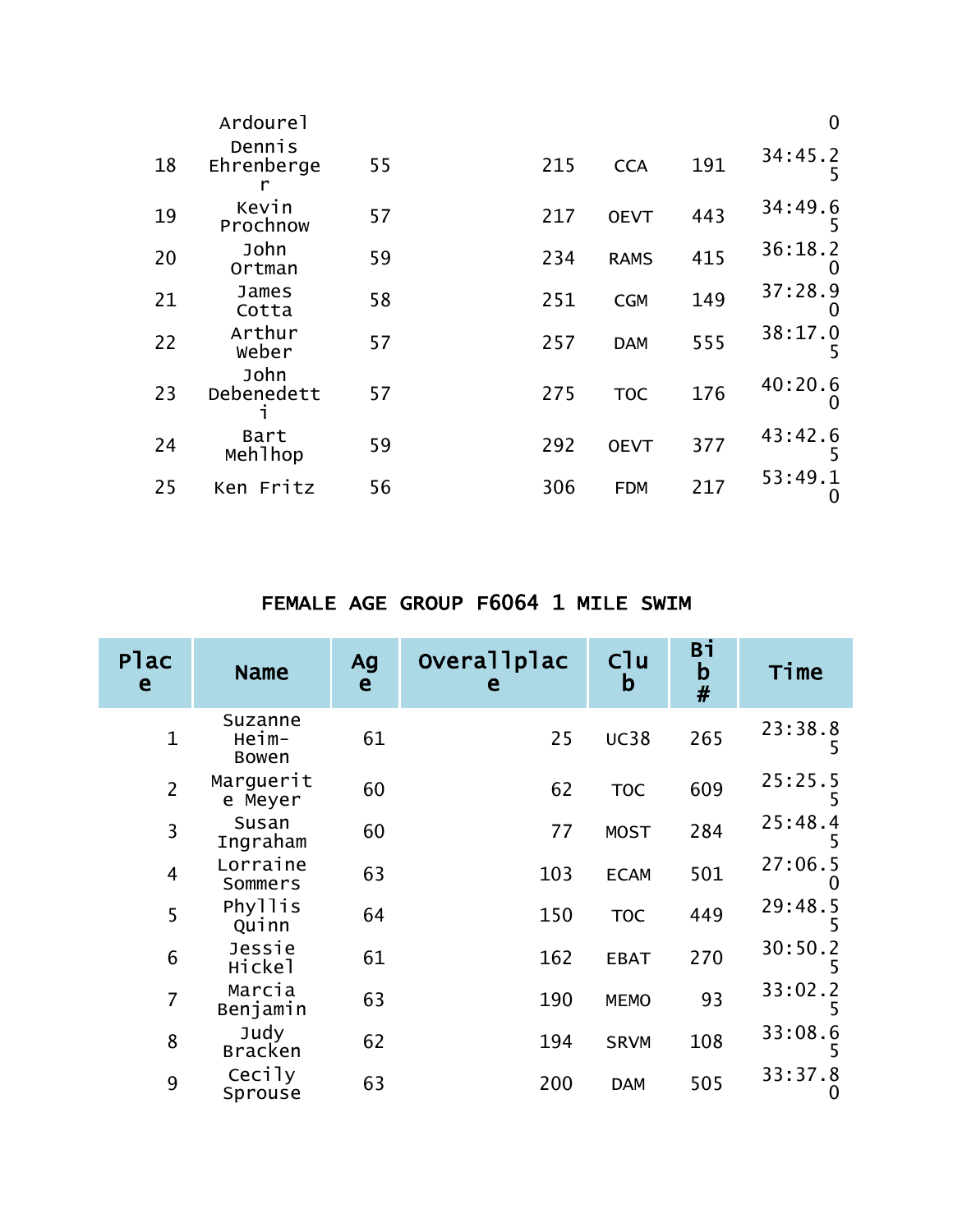| 10 | Susan<br>Haufler   | 62 | 208 | <b>MEMO</b> | 260 | 34:06.0<br>5        |
|----|--------------------|----|-----|-------------|-----|---------------------|
| 11 | Catherine<br>Scarr | 62 | 209 | <b>DAM</b>  | 483 | 34:12.2             |
| 12 | Joanne<br>English  | 60 | 240 | <b>OEVT</b> | 197 | 36:30.9<br>5        |
| 13 | Judy<br>McDonald   | 62 | 252 | <b>DAM</b>  | 373 | 37:51.0             |
| 14 | Lynn<br>Yamash     | 63 | 255 |             | 629 | 38:06.6<br>5        |
| 15 | Polly<br>Lewitz    | 60 | 258 | <b>MTRC</b> | 342 | 38:21.3             |
| 16 | Diane<br>Barrett   | 63 | 259 | <b>DAM</b>  | 84  | 38:30.3<br>0        |
| 17 | Deanna<br>Johnson  | 63 | 264 | <b>DAM</b>  | 294 | 39:11.0<br>$\Omega$ |
| 18 | Kelley<br>Griest   | 63 | 273 | <b>WCM</b>  | 239 | 40:03.8<br>5        |
| 19 | Ruth<br>Meyers     | 62 | 290 | <b>CMAM</b> | 380 | 42:25.3<br>$\Omega$ |
| 20 | Connie<br>Shuman   | 64 | 301 | <b>OREG</b> | 495 | 49:20.0<br>5        |

## MALE AGE GROUP M6064 1 MILE SWIM

| Place          | <b>Name</b>             | Age | Overallplace | Club        | <b>Bib</b><br># | Time     |
|----------------|-------------------------|-----|--------------|-------------|-----------------|----------|
| $\mathbf{1}$   | Peter<br>Guadagni       | 64  | 65           | <b>WCM</b>  | 243             | 25:31.95 |
| $\overline{2}$ | Mark<br>Frazier         | 60  | 67           | <b>VACA</b> | 216             | 25:33.45 |
| 3              | John<br>Dickey          | 64  | 75           | <b>DAM</b>  | 183             | 25:45.40 |
| 4              | Ron<br>Emhoff           | 64  | 78           | <b>UC36</b> | 196             | 25:51.00 |
| 5              | Scott<br>Wieking        | 60  | 111          | <b>DAM</b>  | 639             | 27:32.45 |
| 6              | Doug<br>Putnam-<br>Pite | 62  | 135          | <b>UC38</b> | 446             | 29:07.85 |
| $\overline{7}$ | David<br>Woodruff       | 63  | 138          | <b>DAM</b>  | 568             | 29:09.00 |
| 8              | Jeffrey<br>Citron       | 64  | 152          | <b>MEMO</b> | 139             | 29:52.35 |
| 9              | David                   | 61  | 159          | <b>VACA</b> | 509             | 30:46.95 |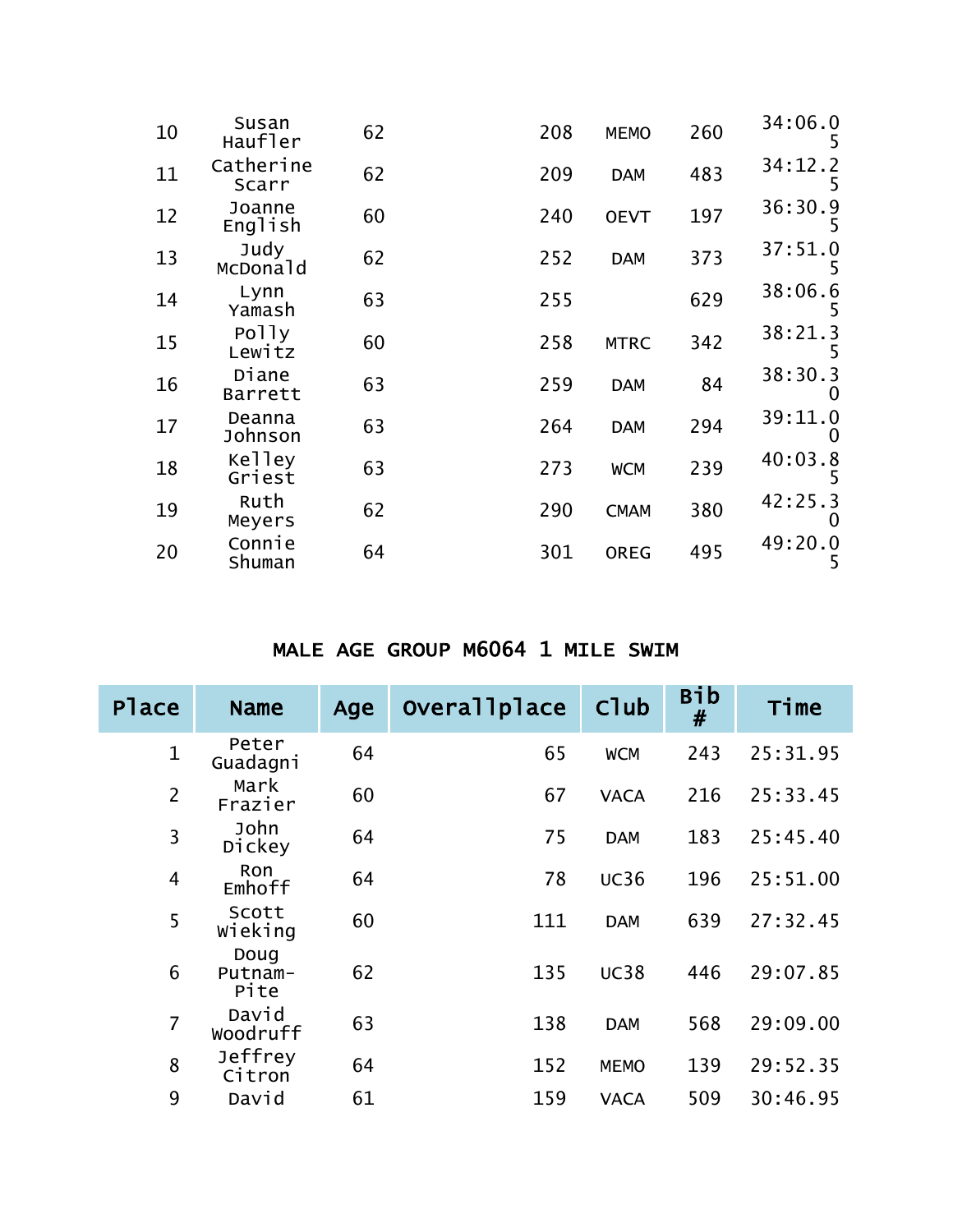|    | Stewart              |    |     |             |     |          |
|----|----------------------|----|-----|-------------|-----|----------|
| 10 | Michael<br>Maritzen  | 63 | 164 | <b>RHMS</b> | 361 | 30:55.20 |
| 11 | George<br>Giles      | 60 | 192 | <b>VACA</b> | 229 | 33:08.45 |
| 12 | Greg<br>Harris       | 61 | 211 | <b>OEVT</b> | 258 | 34:14.30 |
| 13 | Peter<br>Schorr      | 60 | 214 | <b>UC38</b> | 486 | 34:30.50 |
| 14 | Stanley<br>Lee       | 63 | 219 | <b>KONA</b> | 631 | 35:02.00 |
| 15 | Robert<br>Nisson     | 61 | 222 | <b>SMST</b> | 405 | 35:12.60 |
| 16 | Chris<br><b>Bond</b> | 60 | 223 | <b>OEVT</b> | 106 | 35:15.80 |
| 17 | Eric<br>Hektner      | 61 | 230 | <b>TVM</b>  | 266 | 35:53.50 |
| 18 | Keith<br>Heiden      | 60 | 270 | <b>UC38</b> | 264 | 39:54.15 |
| 19 | John<br>Magee        | 61 | 297 | <b>SRVM</b> | 354 | 47:06.90 |
| 20 | Corky<br>Ingraham    | 63 | 300 | <b>MOST</b> | 283 | 49:08.70 |

## FEMALE AGE GROUP F6569 1 MILE SWIM

| Plac<br>e      | <b>Name</b>                 | Ag<br>e | Overallplac<br>е | $C1$ u<br>b | Вi<br>$\mathbf b$<br># | Time         |
|----------------|-----------------------------|---------|------------------|-------------|------------------------|--------------|
| $\mathbf{1}$   | Laura Val                   | 68      | 48               | <b>TAM</b>  | 536                    | 24:39.6      |
| $\overline{2}$ | Barbara<br>Lightfoot-<br>Ni | 65      | 134              | <b>VACA</b> | 344                    | 29:06.6      |
| 3              | Elizabeth<br>Clark          | 66      | 186              | <b>NBA</b>  | 140                    | 32:45.3<br>0 |
| $\overline{4}$ | Margie<br>Villarreal        | 66      | 225              | <b>PRES</b> | 543                    | 35:43.0<br>O |
| 5              | Martha<br>Diepenbroc<br>к   | 66      | 233              | <b>UC38</b> | 185                    | 36:12.3      |
| 6              | Barbara<br><b>Brown</b>     | 66      | 249              | <b>WCM</b>  | 119                    | 37:12.9      |
| $\overline{7}$ | Patricia<br>Newman          | 68      | 260              | <b>DAM</b>  | 404                    | 38:45.9<br>O |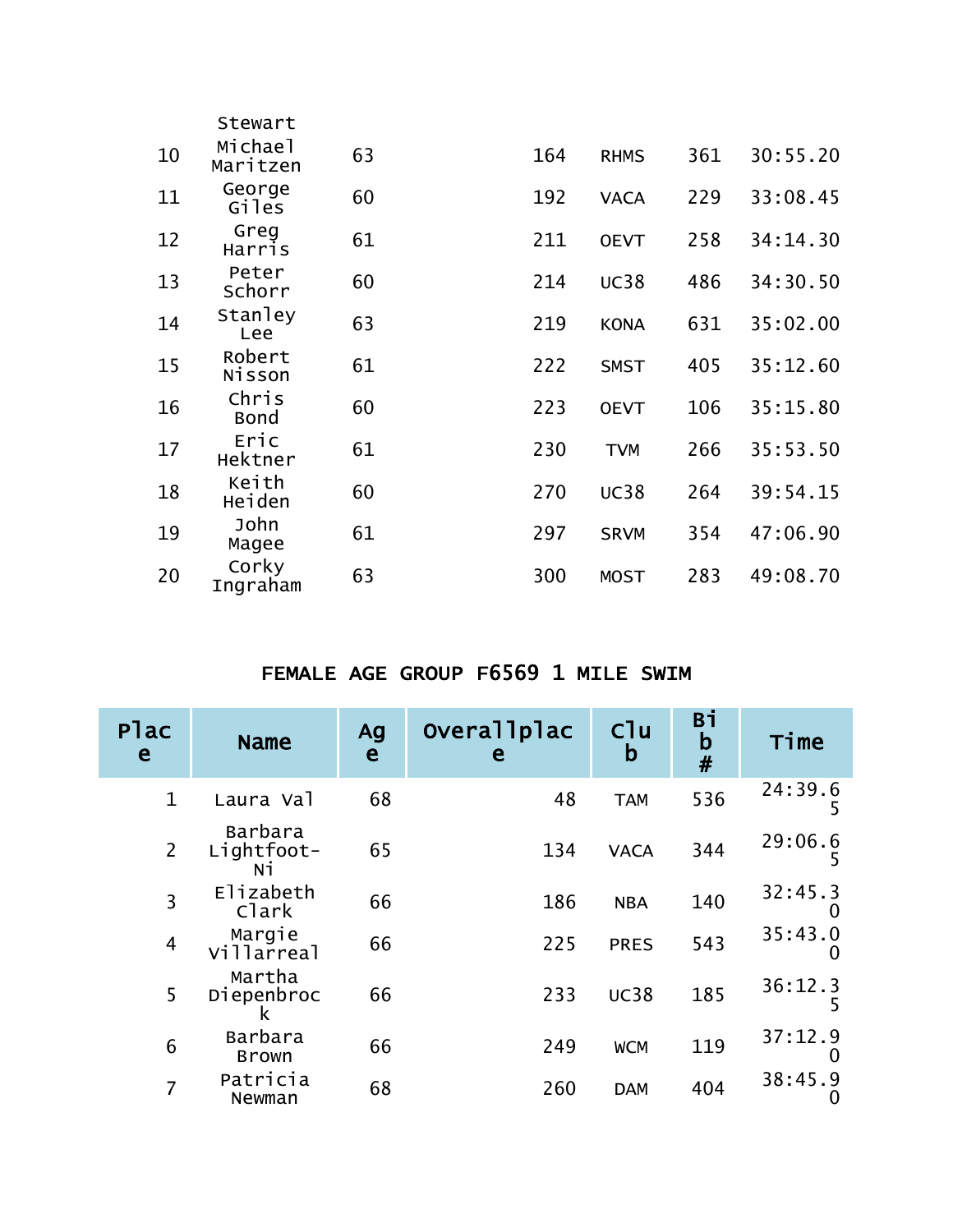| 8  | Katy Lantz               | 66 | 266 | <b>DAM</b>  | 325 | 39:23.8 |
|----|--------------------------|----|-----|-------------|-----|---------|
| 9  | Diane<br>Davis           | 69 | 272 | <b>DAM</b>  | 172 | 40:02.1 |
| 10 | Kildine<br>Harms         | 65 | 277 | <b>WCM</b>  | 257 | 40:30.3 |
| 11 | Patricia<br><b>Banks</b> | 67 | 284 | <b>SERC</b> | 81  | 40:59.0 |
| 12 | Valerie<br>Armento       | 68 | 291 | <b>UC38</b> | 69  | 42:39.9 |
| 13 | Barbara<br>Quinby        | 67 | 302 | <b>UC08</b> | 448 | 50:38.0 |

#### MALE AGE GROUP M6569 1 MILE SWIM

| Plac<br>e      | <b>Name</b>             | Ag<br>e | Overallplac<br>e | C1u<br>b    | Bī<br>b<br># | Time         |
|----------------|-------------------------|---------|------------------|-------------|--------------|--------------|
| $\mathbf{1}$   | Fred<br>Ferroggiar<br>0 | 66      | 33               | <b>TOC</b>  | 613          | 23:55.1<br>5 |
| $\overline{2}$ | Tom Elson               | 65      | 109              | <b>UC38</b> | 195          | 27:27.3      |
| 3              | David<br>Carter         | 65      | 140              | <b>SERC</b> | 132          | 29:10.3      |
| $\overline{4}$ | Stephen<br>Small        | 67      | 143              | <b>MEMO</b> | 498          | 29:13.9      |
| 5              | Dan<br>Winterrowd       | 69      | 172              | <b>SMST</b> | 566          | 31:15.3<br>5 |
| 6              | Mark<br>Woerner         | 68      | 185              | <b>DAM</b>  | 584          | 32:44.3      |
| $\overline{7}$ | John<br>McCullough      | 65      | 207              | <b>UC38</b> | 372          | 34:03.7      |
| 8              | Greg<br>Jacobus         | 68      | 218              | <b>TCAM</b> | 286          | 34:52.2      |
| 9              | Thomas<br>Daley         | 66      | 229              | <b>OEVT</b> | 165          | 35:51.4      |
| 10             | Will Davis              | 68      | 288              | <b>DAM</b>  | 174          | 41:47.2<br>5 |

#### FEMALE AGE GROUP F7074 1 MILE SWIM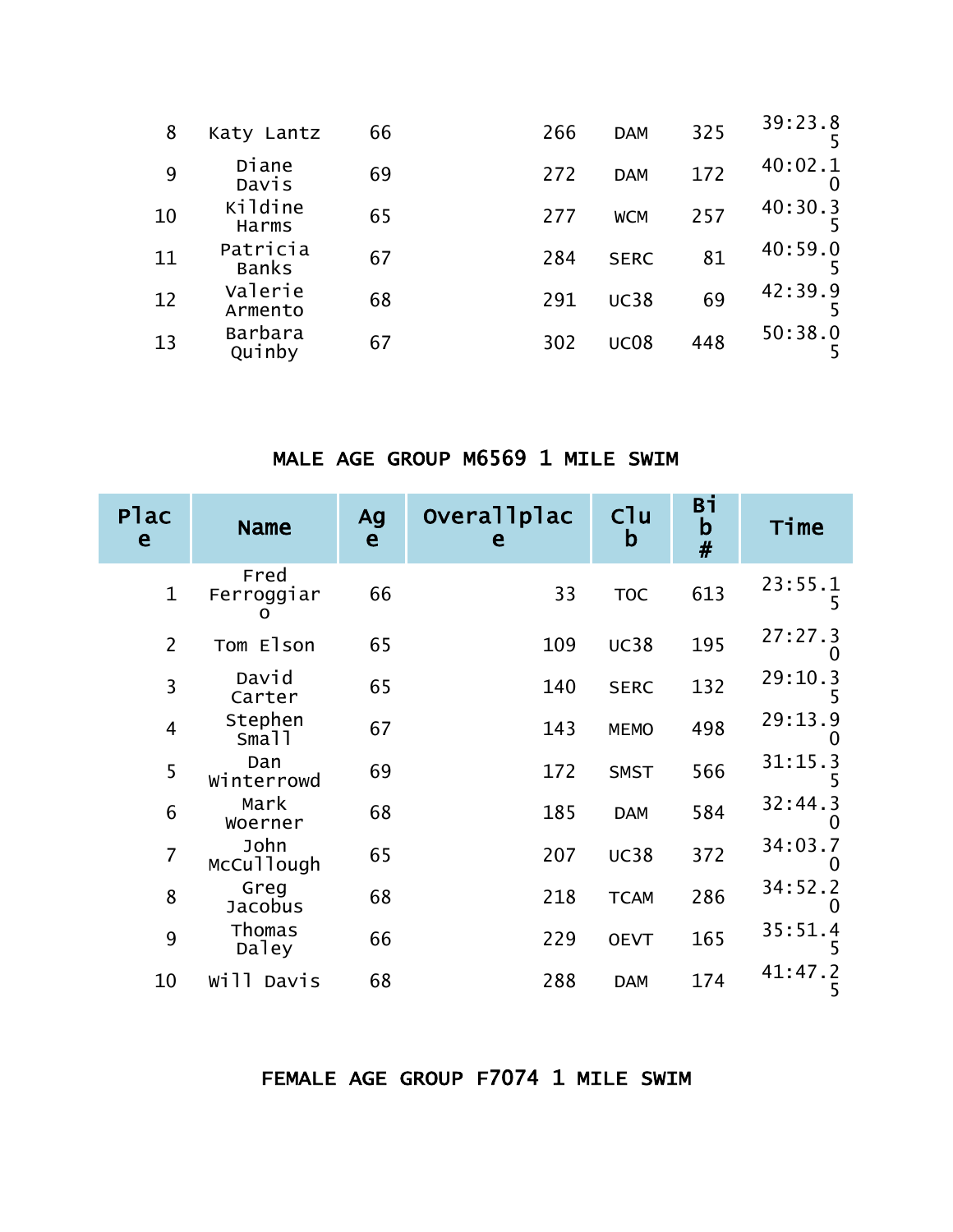| Plac<br>e      | <b>Name</b>            | Ag<br>e | Overallplac<br>e | C <sup>1</sup> u<br>b | Bi<br>b<br># | Time           |
|----------------|------------------------|---------|------------------|-----------------------|--------------|----------------|
| $\mathbf 1$    | Mariann<br>e Brems     | 70      | 189              | <b>MELO</b>           | 112          | 33:01.20       |
| $\overline{2}$ | Annette<br>Coholan     | 71      | 242              | <b>RHMS</b>           | 142          | 36:34.80       |
| 3              | Marjori<br>e<br>Feller | 72      | 296              | <b>UC38</b>           | 204          | 46:56.80       |
| $\overline{4}$ | Kristin<br>e<br>Hornof | 72      | 303              | <b>DAM</b>            | 276          | 51:20.95       |
| 5              | Cynthia<br>Barnard     | 71      | 309              | <b>NBA</b>            | 82           | 1:00:39.0<br>O |

#### MALE AGE GROUP M7074 1 MILE SWIM

| Place          | <b>Name</b>                      | Age | <b>Overallplace</b> | C <sub>1</sub> ub | <b>Bib</b><br># | Time     |
|----------------|----------------------------------|-----|---------------------|-------------------|-----------------|----------|
| $\mathbf{1}$   | Joel<br>wilson                   | 71  | 63                  | <b>CRUZ</b>       | 564             | 25:27.85 |
| $\overline{2}$ | <b>Bob</b><br><b>Bruce</b>       | 71  | 106                 | <b>OREG</b>       | 122             | 27:14.05 |
| 3              | <b>Bob</b><br>Upshaw             | 70  | 139                 | <b>WCM</b>        | 535             | 29:09.50 |
| $\overline{4}$ | <b>Bruce</b><br>Moh <sub>1</sub> | 73  | 155                 | T <sub>2</sub> NM | 386             | 30:17.35 |
| 5              | Thomas<br>Knopf                  | 72  | 163                 | <b>TOC</b>        | 313             | 30:50.95 |
| 6              | David<br>Benjamin                | 70  | 199                 | <b>MEMO</b>       | 92              | 33:37.15 |
| 7              | <b>Brett</b><br>Stone            | 71  | 216                 | <b>DAM</b>        | 588             | 34:45.75 |
| 8              | Martin<br>Mann                   | 72  | 293                 | <b>VACA</b>       | 358             | 44:26.40 |
| 9              | Bill<br>Wygant                   | 70  | 298                 | <b>SERC</b>       | 571             | 47:47.05 |

| FEMALE AGE GROUP F7579 1 MILE SWIM |  |  |  |  |  |
|------------------------------------|--|--|--|--|--|
|------------------------------------|--|--|--|--|--|

| Plac Name | Ag Overallplac Clu Bi Time |  |  |
|-----------|----------------------------|--|--|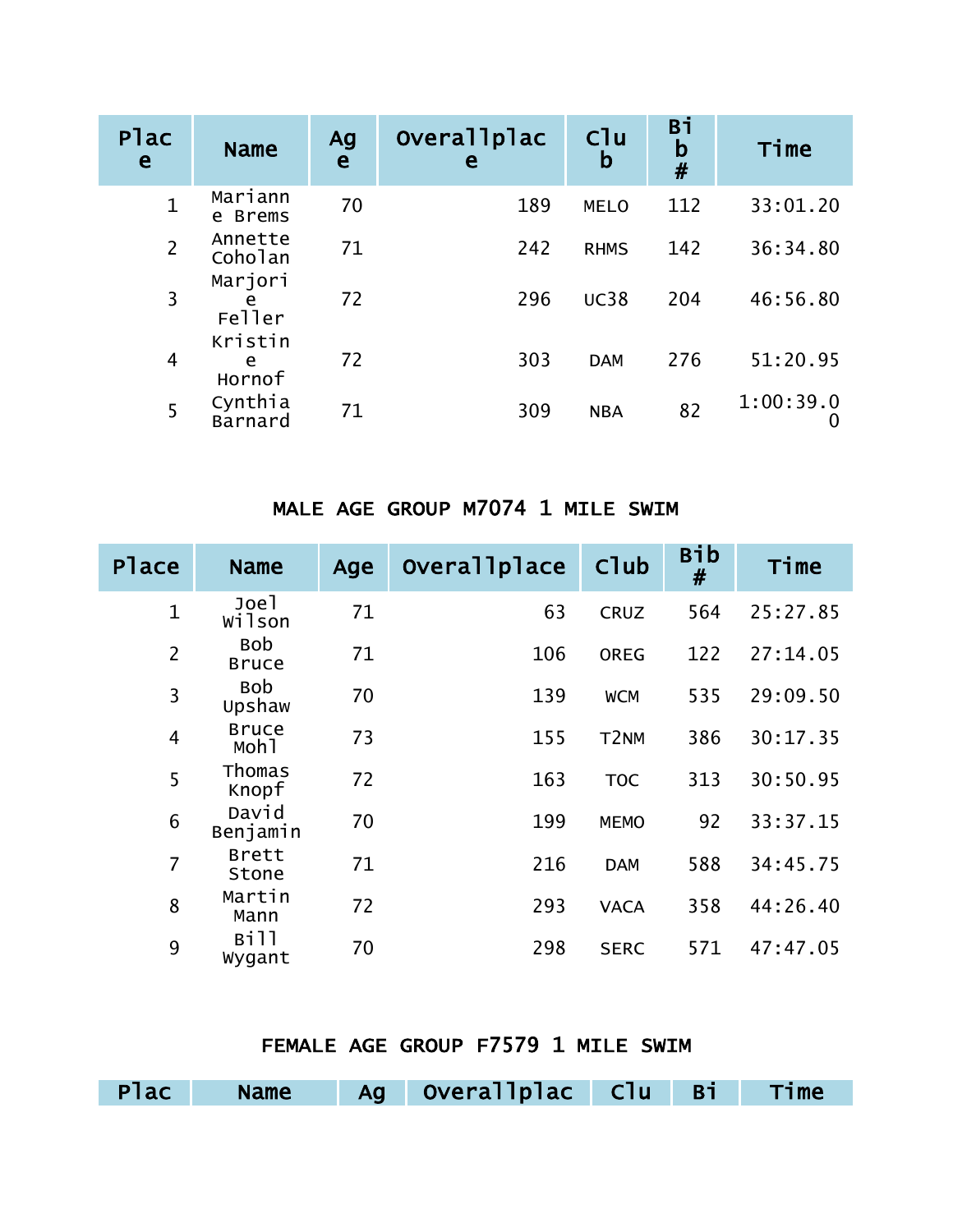| e                     |                          | e  | e   | b           | #   |         |
|-----------------------|--------------------------|----|-----|-------------|-----|---------|
|                       | Daniela<br><b>Barnea</b> | 75 | 269 | <b>STAN</b> | 83  | 39:51.0 |
| $\mathbf{2}^{\prime}$ | Leslie<br>Westergaar     | 76 | 286 | <b>DAM</b>  | 558 | 41:24.8 |
|                       | Mary<br>Cantini-<br>Nork | 75 | 308 | DC          | 638 | 58:43.0 |

## FEMALE AGE GROUP F8084 1 MILE SWIM

| Place |               | Name Age Overallplace Club |            | <b>Bib</b> | Time         |
|-------|---------------|----------------------------|------------|------------|--------------|
|       | Susan<br>Munn | 307                        | <b>DAM</b> |            | 392 54:40.75 |

## MALE AGE GROUP M8084 1 MILE SWIM

| Place | <b>Name</b>         |    | Age Overallplace Club Bib |     | Time              |
|-------|---------------------|----|---------------------------|-----|-------------------|
|       | 1 Mike<br>Laramie   | 83 | 285                       |     | SERC 326 41:10.15 |
|       | William<br>Van Horn | 81 | 287                       | TOC | 537 41:26.80      |

## FEMALE AGE GROUP F8589 1 MILE SWIM

| <b>Plac</b><br>$\mathbf{e}$ | <b>Name</b>      | Ag<br>e | Overallplac<br>e | Cl <sub>u</sub><br>b | Bi<br>b<br># | Time      |
|-----------------------------|------------------|---------|------------------|----------------------|--------------|-----------|
|                             | Barbar<br>Robben |         | 310              | <b>MEMO</b>          | 461          | 1:02:24.0 |

#### \*\*\*\*\*\*\*\*\*\* FEMALE OVERALL USAS 1 MILE WETSUIT/CAT 2 SUIT RESULTS \*\*\*\*\*\*\*\*\*\*\*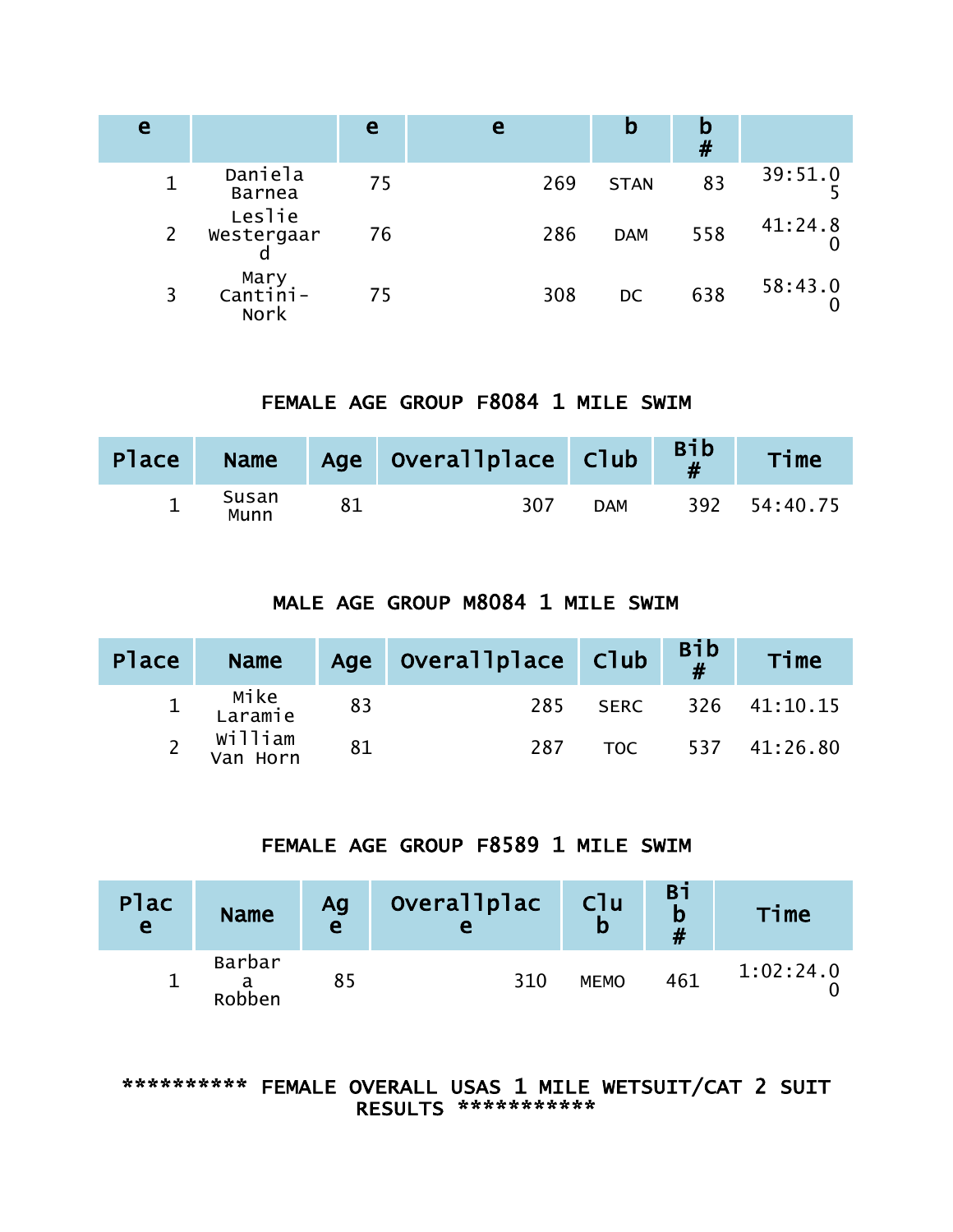# Place Name Kage Club Bib# Time

#### \*\*\*\*\*\*\*\*\*\* MALE OVERALL USAS 1 MILE WETSUIT/CAT 2 SUIT RESULTS \*\*\*\*\*\*\*\*\*\*\*

Place Name Kage Club Bib# Time

#### \*\*\*\*\*\*\*\*\*\* FEMALE OVERALL MASTERS 1 MILE WETSUIT/CAT 2 SUIT RESULTS \*\*\*\*\*\*\*\*\*\*\*

| Place          | Name             | Age | $C$ lub     | Bib# | Time     |
|----------------|------------------|-----|-------------|------|----------|
| 1              | Jayne Riley      | 56  | <b>SRVM</b> | 459  | 26:30.85 |
| $\overline{2}$ | Cyane Anaya      | 48  | <b>TEME</b> | 64   | 26:33.55 |
| 3              | Lynea Albers     | 35  | <b>RAMS</b> | 637  | 26:52.65 |
| 4              | Kendal Bjella    | 29  | <b>CHIC</b> | 99   | 27:11.60 |
| 5              | Maggie Roepke    | 57  | <b>ARM</b>  | 462  | 29:20.20 |
| 6              | Bea Kandra       | 50  | <b>ARM</b>  | 302  | 30:37.30 |
| 7              | Becky Alvarez    | 53  | <b>SRVM</b> | 63   | 33:41.65 |
| 8              | Aki Lewis        | 49  | <b>SRVM</b> | 340  | 33:46.40 |
| 9              | Susan Bergmann   | 60  | <b>TEME</b> | 95   | 35:04.45 |
| 10             | Lora Murray      | 52  | <b>DAM</b>  | 396  | 36:51.20 |
| 11             | Elizabeth Kelly  | 33  | <b>OEVT</b> | 306  | 40:32.65 |
| 12             | Bonnie Carpenter | 41  | <b>UC38</b> | 608  | 40:33.45 |
| 13             | Siobhan Blake    | 37  | <b>OEVT</b> | 101  | 42:04.55 |
| 14             | Betsy Magen      | 43  | <b>OEVT</b> | 356  | 42:19.10 |
| 15             | Fiona Murphy     | 24  | <b>OEVT</b> | 393  | 43:18.20 |
| 16             | Kaitlyn Murphy   | 31  | <b>OEVT</b> | 394  | 43:18.85 |
| 17             | Jane Koegel      | 62  | <b>SERC</b> | 314  | 44:02.25 |
| 18             | Barbara McQuinn  | 63  | <b>TEME</b> | 376  | 47:35.50 |

#### \*\*\*\*\*\*\*\*\*\* MALE OVERALL MASTERS 1 MILE WETSUIT/CAT 2 SUIT RESULTS \*\*\*\*\*\*\*\*\*\*\*

| <b>Place</b> | <b>Name</b>       |    |             | Age Club Bib# | Time         |
|--------------|-------------------|----|-------------|---------------|--------------|
|              | 1 Allan Anderson  | 58 | MELO        |               | 65 25:01.00  |
|              | 2 Stefano Profumo | 41 | <b>CRUZ</b> |               | 444 26:54.15 |